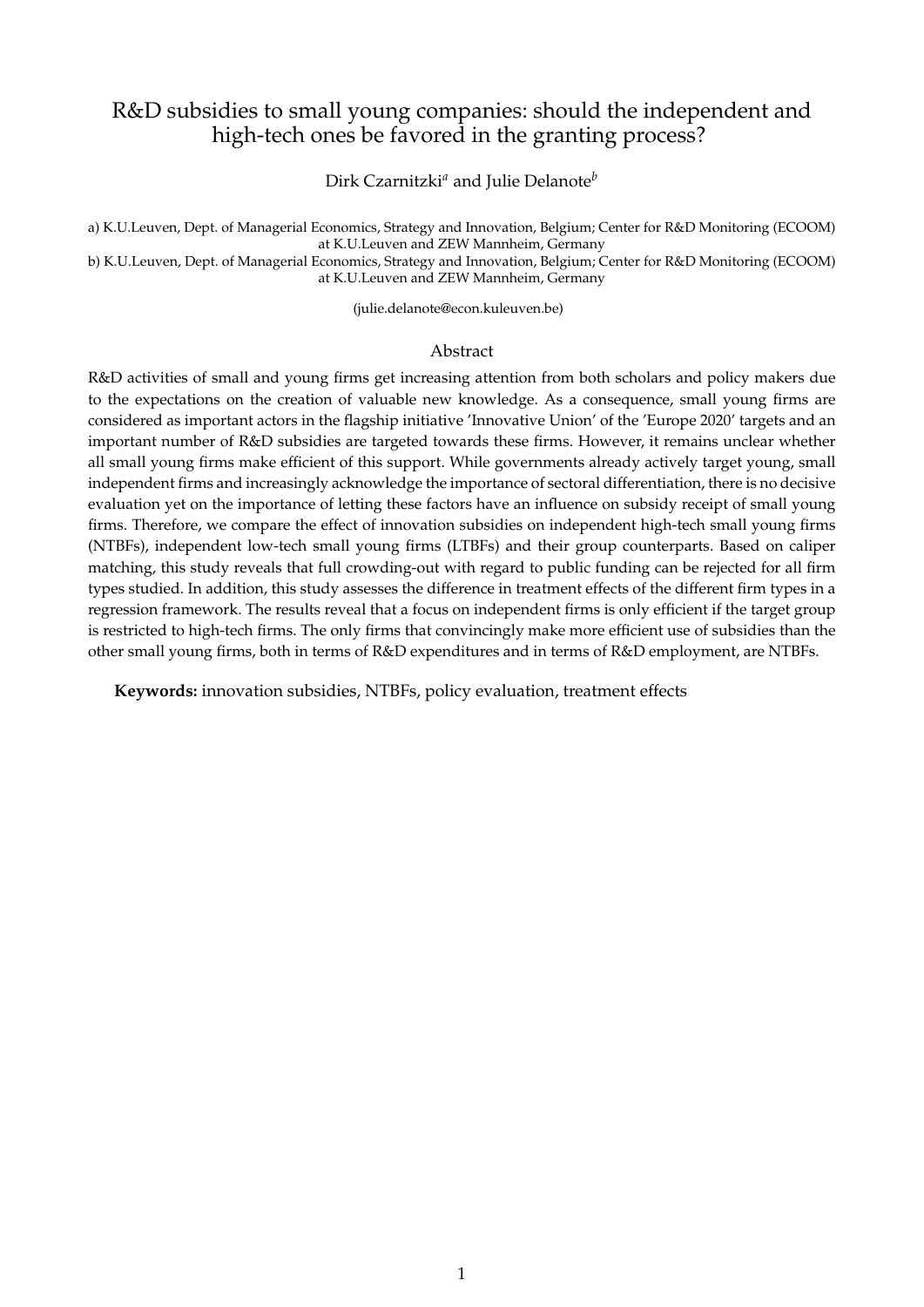## **1 Introduction**

Business R&D efforts have been widely acknowledged as being essential for technological change and growth (Romer, 1990). Multiple empirical studies have provided evidence for this beneficial effect of innovation (Mansfield, 1988, 1962; Aghion and Howitt, 1998; Scherer, 1965; Geroski and Toker, 1996). Expectations on the creation of valuable new knowledge are especially high for small and young firms. The first scholar explicitly pointing to the importance of innovative, small young firms is Schumpeter. Schumpeter's Mark I scenario describes the technological importance of new entrants that are involved in innovation activities. Following Schumpeter, the innovation activities of young and/or small firms gained increasing attention from both scholars and policy makers (Colombo and Grilli, 2006; Veugelers, 2008; Colombo and Grilli, 2010; Schneider and Veugelers, 2010). Apart from their potential direct contribution to economic growth, innovative youngsters are in the focus of interest because of their expected indirect positive effects on large incumbent firms and their ability to create new markets.

Before introducing an innovation on the market, these small young firms need to invest in R&D. However, investment in R&D suffers from market failures. First, firms might be reluctant to invest in R&D as the generated knowhow by R&D activities can spillover to competitors, hindering the appropriation of the returns from the initial investment (Schumpeter, 1942; Nelson, 1959; Arrow, 1962). In addition, innovative firms often face financial constraints for R&D activities. Funding R&D projects is risky, as the outcome of R&D investments is often very unclear and once the R&D investment is effectuated, it is irreversible, no matter what the outcome is (Pindyck, 1991; Dixit and Pindyck, 1994). Indeed, R&D investments encompass a large share of sunk costs. Not only equipment can be highly project-specific, but also the human capital and the tacit knowledge that this entails. These specific characteristics of R&D investments lead to information asymmetries between firms and external suppliers of finance, resulting in underinvestment in R&D (Arrow, 1962; Stiglitz and Weiss, 1981). These problems are worse for young and small firms than for larger and more mature firms as they usually lack the experience and necessary relationships that could reduce problems of asymmetric information (see Himmelberg and Petersen, 1994; Czarnitzki and Hottenrott, 2011 and Hall and Lerner, 2010 for a recent survey).

As a consequence of these information asymmetries, internal finance turns out to be an important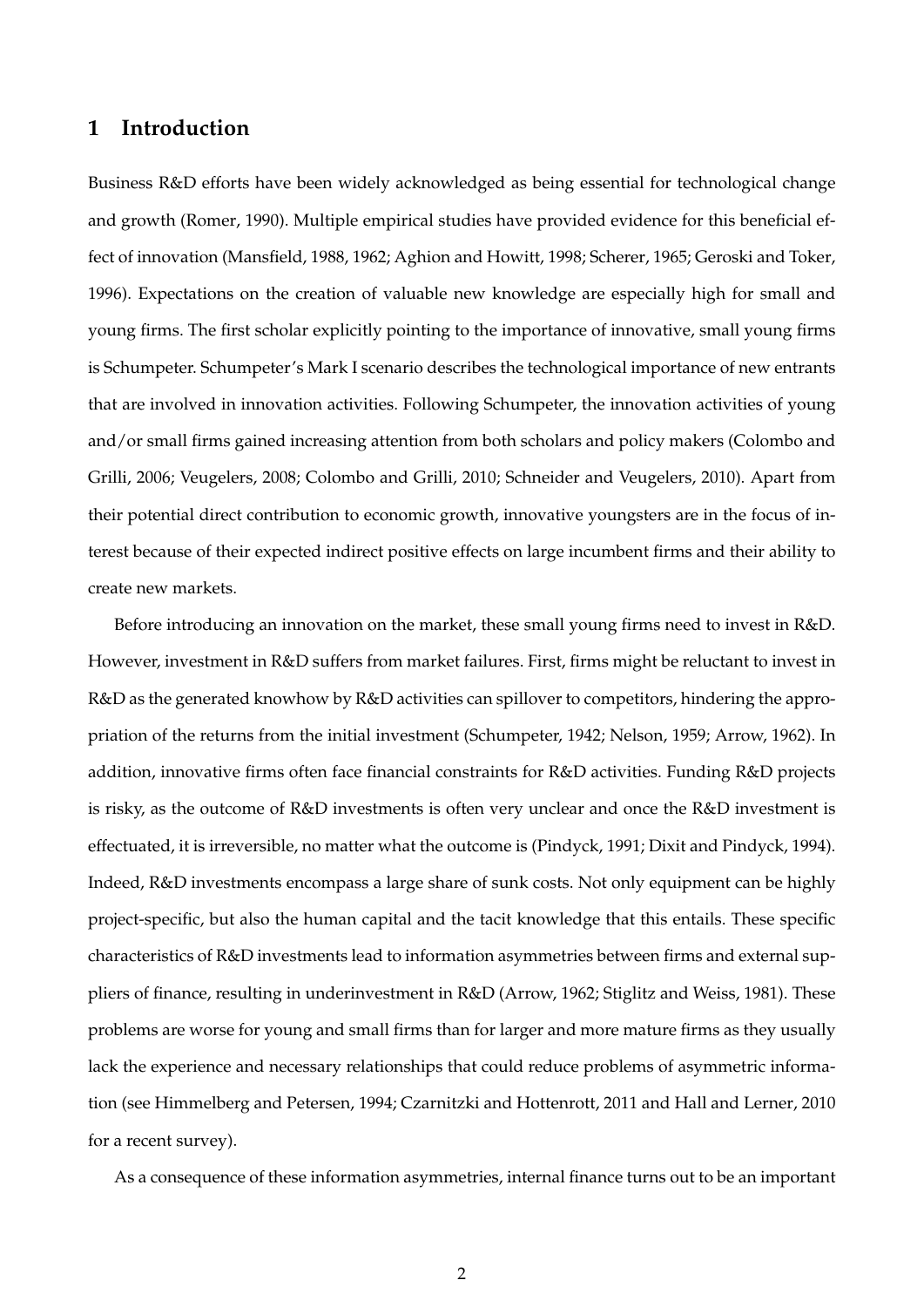determinant of R&D investment. Ever since Schumpeter, who emphasized the necessity of temporary monopoly profit for financing of future R&D, economists acknowledged the importance of internal finance for funding R&D investment and further elaborated upon this topic (Schumpeter, 1942). Several scholars found a positive relationship between R&D investment and internal finance for small and/our young firms (Himmelberg and Petersen, 1994; Czarnitzki and Hottenrott, 2011). However, as pointed out by these scholars, especially small young firms have limited access to internal funds as they cannot use earlier profit accumulations or a steady cash inflow from a broad and established product portfolio for financing their R&D projects.

The different constraints to R&D investment described above cause the retention of investing in certain R&D projects, especially by small young firms. Consequently, several R&D projects that would lead to high social returns are not undertaken as the private returns are considered as too low and/or too uncertain. The optimal social level of investment is thus higher than the actual, suboptimal level of private investment. In order to align the private and optimal social level of investment, governments typically subsidize R&D and innovation activities. Policy makers in Europe did not remain indifferent to the specific constraints faced by small young firms and the presumed beneficial effect of subsidies. As a consequence, they are heavily engaged in providing support for innovation activities of this type of firms. The increased attention towards small and young firms fits within the flagship initiative 'Innovation Union' under the 'Europe 2020' targets, the reworked Lisbon Strategy 2010 goals (EC-DG Research and Innovation, 2011).

One of the main objectives of the European Commission is to provide 'less and better' general state aid. The recent developments show that state aid is effectively declining relative to GDP. Nevertheless, the state aid for research, development and innovation continues to increase (EC-DG Research and Innovation, 2011). However, this should not be considered as a positive evolution, just like that. It should not be the aim to solely give more state aid for research, development and innovation in general, but to efficiently spend the resources. Indeed, the additional fundings should be first provided to the companies being most in need of them and most efficiently using these funds. Moncada et al. (2010) states that at least size, age, innovativeness and sectoral differentiation should play an important role in the choice of policy measure targets. He claims that the granting process of innovation subsidies should be oriented towards small, young, high-tech innovators. In addition, the European Commission specifies that aid to small companies should be limited to small firms that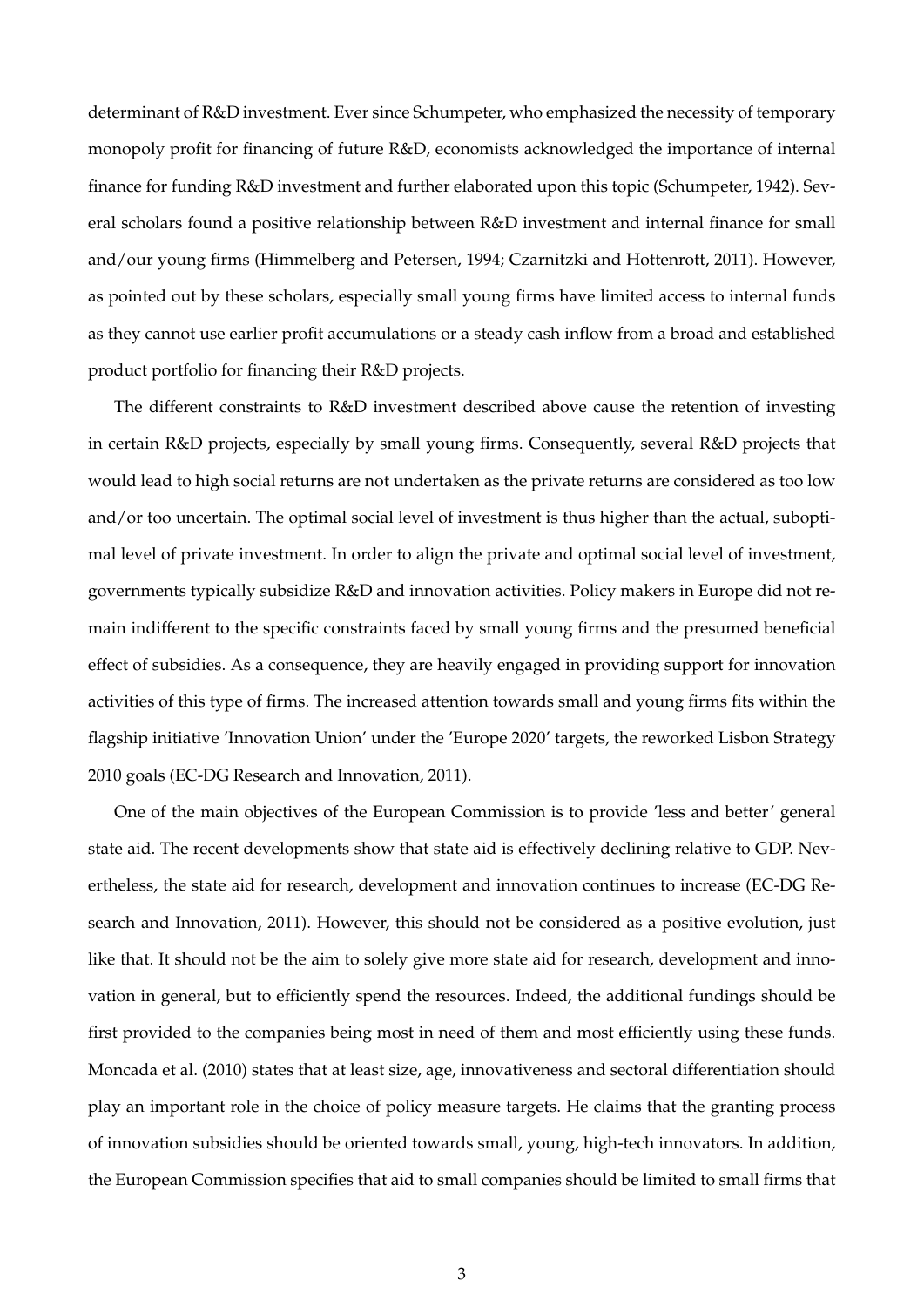are also independent, thus not part of a group. The rationale behind this is that group firms have the advantage of their parent and are not in the highest need of subsidies. The non-group counterparts on the other hand, lack the critical mass and the experience to access funds for their high-risk R&D projects.

| <b>NTBF</b>                                                    | <b>Group NTBF</b>                                        |                 |
|----------------------------------------------------------------|----------------------------------------------------------|-----------------|
| Small, young independent<br>firms, active in high-tech sectors | Small, young group firms,<br>active in high-tech sectors | Small Old firms |
| <b>LTBF</b>                                                    | <b>Group LTBF</b>                                        |                 |
| Small, young independent<br>firms, active in low-tech sectors  | Small, young group firms,<br>active in low-tech sectors  |                 |
| Large young firms                                              |                                                          | Large old firms |

#### Table 1: Overview of the firms studied, embedded in the full sample

In order to evaluate whether the subsidy granting process of small young firms should be determined by independence and sectoral differentiation, we compare the impact of subsidies on small young firms that are either independent or part of a group and active in high-tech or low-tech sectors. In order to do so, we analyze the subsidy impact on New Technology Based Firms (NTBF), group NTBFs, Low Technology Based Firms (LTBF) and group LTBFs. NTBFs are, since their introduction by the Arthur D. Little Consulting Group a well-known type of firms (Little, 1977). Several scholars investigated this type of firms and found, in general, a high innovative performance and growth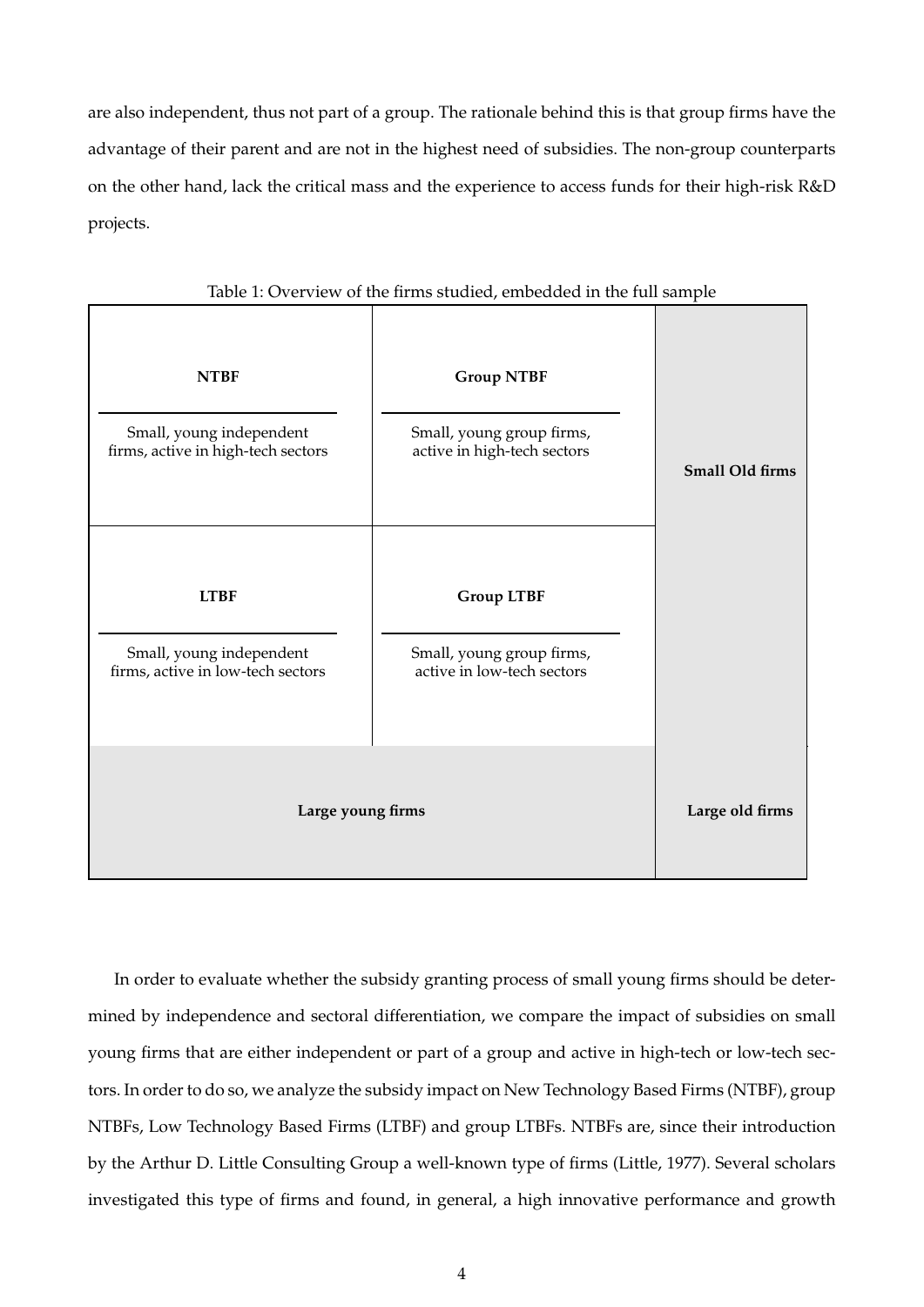(Storey and Tether, 1998; Colombo and Grilli, 2010; Licht and Nerlinger, 1998; Almus and Nerlinger, 1999). While some scholars deviate from the original definition of NTBFs, we stay close to how the concept was initially defined by Little (1977). In this study, NTBFs refer to small, young, independent firms active in high-tech sectors. LTBF is a concept coined by us in order to denote the 'counterparts' of NTBFs with respect to sector of activity. While NTBFs are active in high-tech sectors, LTBFs are small, young indepedendent firms active in low-tech sectors. We also evaluate the subsidy impact on LTBFs and NTBFs that are not independent, but part of a group, in order to assess the relevance of current policies to mainly target independent firms. Figure 1 graphically presents the four groups of firms analyzed in this study and recapitulates the differences between the different types of firms.

We evaluate the impact of direct R&D subsidies granted to companies on R&D input, both at the European and the national level. As already explained above, with these public subsidies, the government attempts to jazz the innovation activities to the social optimal level, as much as possible. In order to correctly evaluate the impact of subsidies on the R&D investment of New Technology Based Firms, we perform caliper matching.

The remainder of the paper is organized as follows: section 2 reviews the evaluation literature and outlines the econometric method used, section 3 discusses the data used and presents descriptive statistics and section 4 presents the empirical results. Finally, a concluding section summarizes the findings and discusses policy implications.

# **2 Subsidy evaluation**

In this study, we evaluate the impact of direct subsidies on innovation input. It is not always clear how firms that receive these subsidies react to this support. Indeed, it is possible that the subsidies are completely inefficiently spent if no extra R&D is undertaken. This might happen if firms simply replace their privately sponsored R&D projects by the publicly subsidized ones. This phenomenon is denoted as crowding-out, and refers to the situation in which innovation projects are subsidized that would also have been carried out without public subsidies. Of course, it is not the aim to redirect all innovation subsidies to firms that do not make efficient use of these subsidies. If we would find, for example, that LTBFs make efficiently use of subsidies, while the NTBFs do not, a redirection of all innovation subsidies towards high-tech firms would go against the goals of the EU to give 'less and better' state aid. Similarly, most innovation subsidies to young small firms are oriented towards firms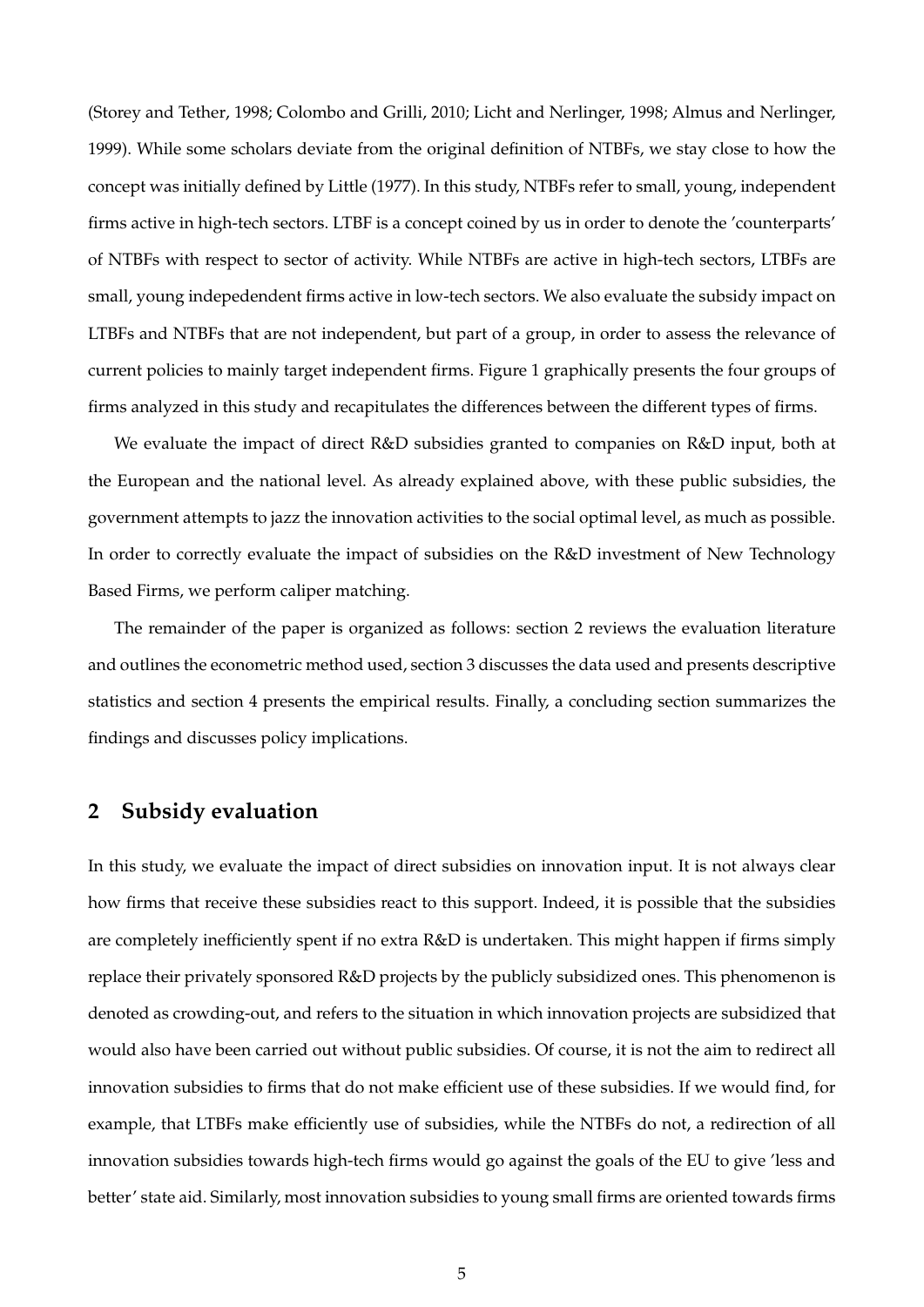that are not part of a group. However, if our results would reveal a more efficient use of innovation subsidies by group NTBFs and LTBFs, this points to a current wrong focus of funding.

In order to measure the effect of public support on R&D input, several econometric models were proposed. However, estimating the effect of public subsidies is not that straightforward as subsidies are likely to be endogenous. Indeed, firms that receive a subsidy are presumably different from companies that do not receive a subsidy. A first difference already emerges at the application stage as some firms might be more likely to apply for public funding than others. Indeed, some firms might consider the administrative burden or the information sharing conditional upon being subsidized as important reasons to restrain from applying for a subsidy. In addition, there is a possibility that the funding agencies follow a picking-the winner strategy with respect to the firms that applied for a subsidy. In other words, firms might have some characteristics that make them more attractive to governments for funding. As a consequence, funding cannot be considered as a random process and this selection should be accounted for when evaluating subsidies. Indeed, comparing the subsidized and unsubsidized firms based on random samples would lead to biased results. In order to correctly evaluate the impact of subsidies on the R&D investment of the different firm types, matching is performed in this study.

#### *literature*

The impact of R&D policies on firms' innovation behavior has already been extensively covered in the economic literature. The main focus in literature, as well in this paper, is on the input additionality of subsidies. As a consequence, most of the literature addressed the issue of crowding-out effects of subsidized R&D. David et al. (2000) and Cerulli (2010) survey the literature on subsidy effects and find that, in general, the results of the reviewed literature vary a lot and only a limited number of authors effectively tackles the selection bias described above.

Busom (2000), for example, applied a selection model and excluded total crowding-out. Lach (2002) and Gonzales et al. (2005) reject total crowding-out by analyzing the effect of subsidies using Difference-in-Differences and simultaneous equation models with threshold, respectively. A lot of studies applied matching, the method that is also used in this paper, in order to evaluate the effect of R&D subsidies. Almus and Czarnitzki (2003), for example, reject crowding out as they find that Eastern German firms that received public R&D subsidies increased their innovation activities.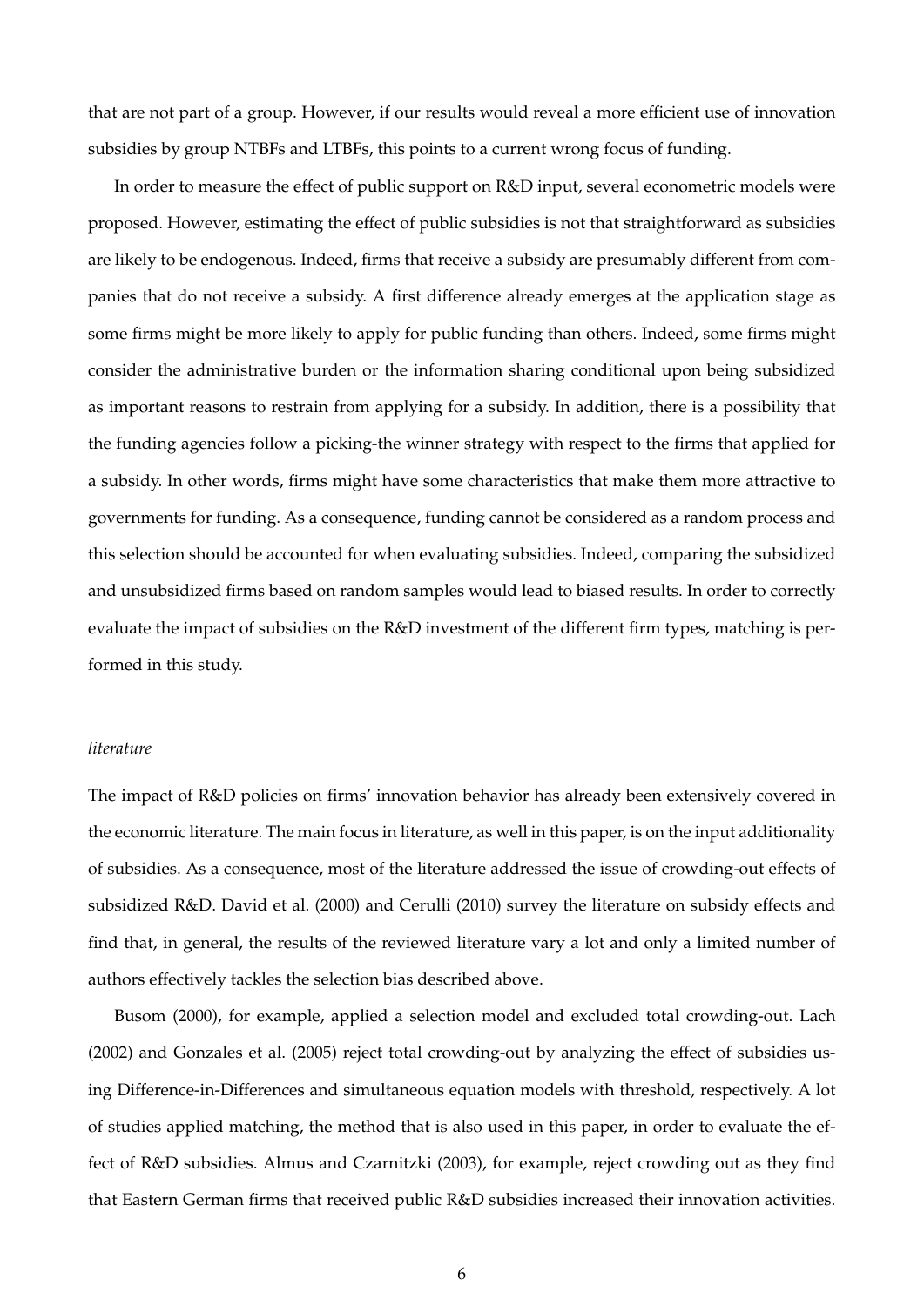Similarly, Aerts and Czarnitzki (2004), Duguet (2004); Czarnitzki and Hussinger (2004) and Gonzales and Pazo (2008) find no proof of crowding out in respectively Belgium, France, Germany and Spain. Czarnitzki and Lopes Bento (2010) apply matching in a cross-country comparative evaluation and also reject total crowding out.

In line with policy attention, several scholars shifted their attention towards subsets of firms, by focusing on younger and/or smaller firms when evaluating the effect of public subsidies on R&D input. Wallsten (2000), for example, uses a 3SLS approach in order to evaluate the effect of grants to small firms in the context of the SBIR program. At first sight, he finds proof of crowding-out of firmfinanced R&D spending dollar for dollar. However, Wallsten (2000) correctly remarks that this result could be simply due to the fact that firms would have cutted back their R&D expenditures in case no public funding was available. In other words, the R&D grants may have allowed firms to continue their R&D at a constant level rather than cutting it back. Reinkowski et al. (2010) apply matching in their paper and specifically focus on SMEs. They find that SMEs, and especially the micro firms show an increase in R&D intensity as a result of the subsidies. Reinkowski et al. (2010) also find that subsidies increase the probability of patent application for small and medium sized firms.

While the above studies already focus on subsets of firms, the impact of subsidies on the group of NTBFs and its counterparts has not been discussed extensively in the literature so far. Some studies evaluated the effect of subsidies on output measures. Colombo et al. (2008) for example show, by applying an augmented GMM estimator, that NTBFs grow most after receiving public funds and especially if these are allocated through a selective evaluation process. Colombo et al. (2011) and Grilli and Murtinu (2012) focus more specifically on R&D subsidies and find that TFP growth of NTBFs is only enhanced if subsidies are provided competitively and if they aim at enhancing R&D investments. Just like Colombo et al. (2008), they evaluated subsidy impact by applying an augmented GMM estimator.

Apart from the current study, there are, to our knowledge, no papers that study the effect of innovation subsidies on R&D input of NTBFs. In addition, there are no studies that investigate the different subsidy effects on NTBFs, Group NTBFs, LTBFs and Group LTBFs, evaluating that way whether the current policy focus towards non-group firms in high-tech sectors is really as fruitful as presumed.

## *matching*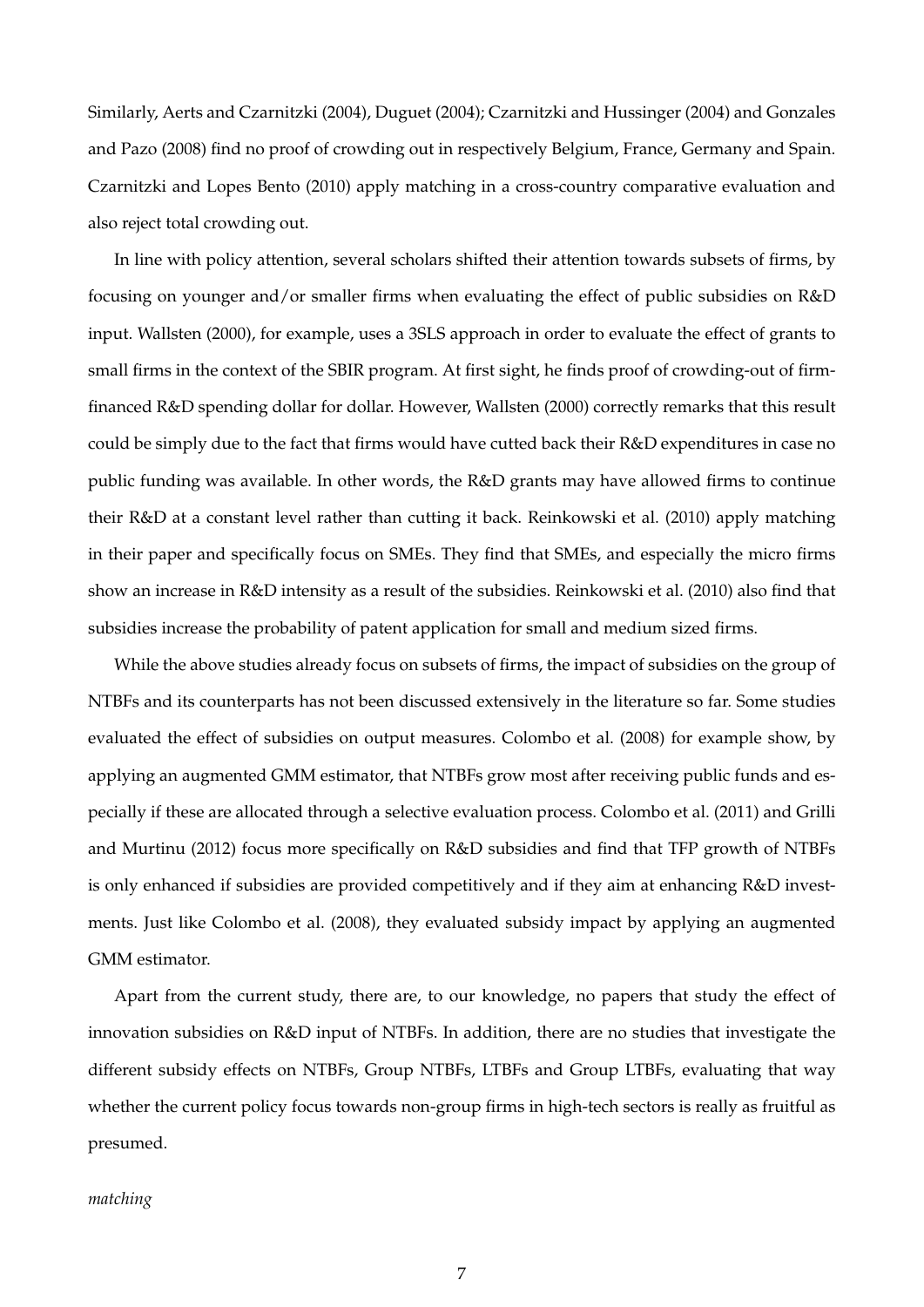Several econometric evaluation techniques have been developed in order to correct for the selection bias in identifying treatment effects. As participants in the granting process of public measures often differ from non-participants in important characteristics, the literature on the econometrics of evaluation offers different estimation strategies in order to correctly evaluate policy measures (see Heckman et al., 1999 and Imbens and Wooldridge, 2009 for surveys). Some of the methods that could be used to tackle the selection problem are the difference-in-difference estimator for panel data and the selection model, the instrumental variables estimator and non-parametric matching for cross-sectional data (see Cerulli, 2010 for a recent survey on this topic). The difference-in-difference method for panel data cannot be used with our data as we are working with cross-sectional data (see below). Indeed, the difference-in-difference method requires panel data with observations before and after/while the treatment. Estimating IV and selection models could be considered in order to correctly estimate the subsidy-effect in the context of cross-sectional data. However, none of these methods is fully satisfactory as finding the correct instrumental variables or exclusion restriction is a pretty cumbersome task. Indeed, it is almost impossible to find variables that can really be interpreted as exogenous to the treatment. Another possibility is to perform matching. This estimation method has the advantage over the other techniques that it is not necessary to specify a functional form and that there is no need for a distributional assumption on the error terms of the selection and outcome equations. A disadvantage is that matching only controls for observed heterogeneity between treated and untreated firms. In other words, matching does not control for unobserved factors that could influence the subsidy granting process. An effective tool that controls for both selection on observables and unobservables constant over time is the conditional difference-in-difference method, a combination of matching and the difference-in-difference method. However, panel data is required in order to use this mixed method and this estimation technique is thus unusable for our data. Nevertheless, the large scope of the set of covariates included in our estimations allows us to assume that selection on unobservables is not a problem in this paper.

The technique of matching has, among others, been discussed by Angrist (1998); Dehejia and Wahba (1999); Heckman et al. (1997); Heckman, Ichimura and Todd (1998); Heckman, Ichimura, Smith and Todd (1998) and Lechner (1999, 2000). In the context of this paper, matching addresses the following question: "What would a subsidized firm with given characteristics have done if it had not been subsidized?". In general, we want to observe the difference between the actual observed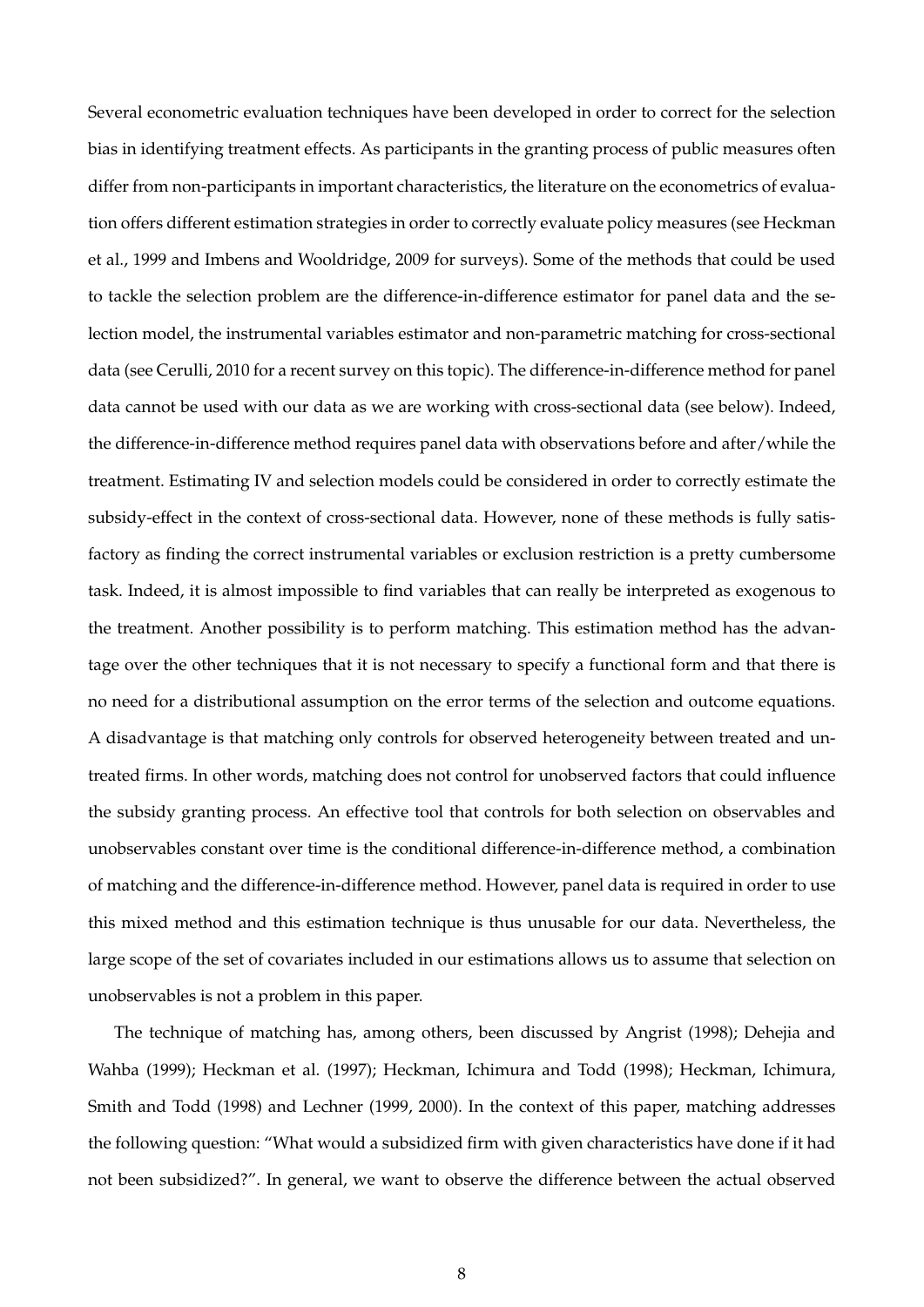R&D expenditures of the subsidized firms and the counterfactual situation. The average treatment effect  $\alpha_{TT}$  of firms receiving a subsidy (T) relative to firms receiving no treatment (C) can be written as:

$$
E(\alpha_{\text{TT}}) = E(\mathbf{Y}^{\text{T}}|\mathbf{S}=1) - E(\mathbf{Y}^{\text{C}}|\mathbf{S}=1)
$$
\n(1)

In this equation,  $Y^T$  denotes the outcome of the treated firms and  $Y^\mathsf{C}$  the outcome of the untreated firms. S takes the value 1 if the firm is subsidized and zero otherwise. However, it is impossible to observe  $Y^\mathsf{C}$  in the counterfactual situation as it is impossible to observe the actual behavior of the same firm without treatment. As a consequence, this counterfactual outcome, *Y <sup>C</sup>*, has to be estimated as reliable as possible. This counterfactual outcome of treated firms is constructed from a control group of non-subsidized firms. The idea is to balance the sample of subsidized firms and comparable nonsubsidized firms. The remaining differences between the matched firms can then be fully attributed to the received treatment, a subsidy in this case.

It already became clear above that comparing the subsidized and unsubsidized firms based on random samples would lead to biased results because of the possible selection bias. When performing matching, we replicate the conditions of an experiment to the best possible extent. Therefore, we determine a broad set of characteristics, X, that should be equal among the compared firms. In other words, we compare the treated firm with an untreated firm that is identical to the treated firm with respect to the characteristics that we define. This set of characteristics should be exhaustive. Rubin (1977) introduced this as the Conditional Independence Assumption (CIA), which stipulates that the treatment and the outcome of this treatment are independent for the observations having the same set of exogenous characteristics. If this CIA is satisfied, the following equation is valid:

$$
E(YC|S = 1, X) = E(YC|S = 0, X)
$$
\n(2)

In that case, the outcome of the non-subsidized firms can be used to estimate the counterfactual situation of the subsidized firms. The treatment effect can then be written as:

$$
E(\alpha_{\text{TT}}) = E\left(Y^{\text{T}}|S=1, X=x\right) - E\left(Y^{\text{C}}|S=0, X=x\right)
$$
\n(3)

However, although this condition may seem to be very straightforward, it is not trivial to include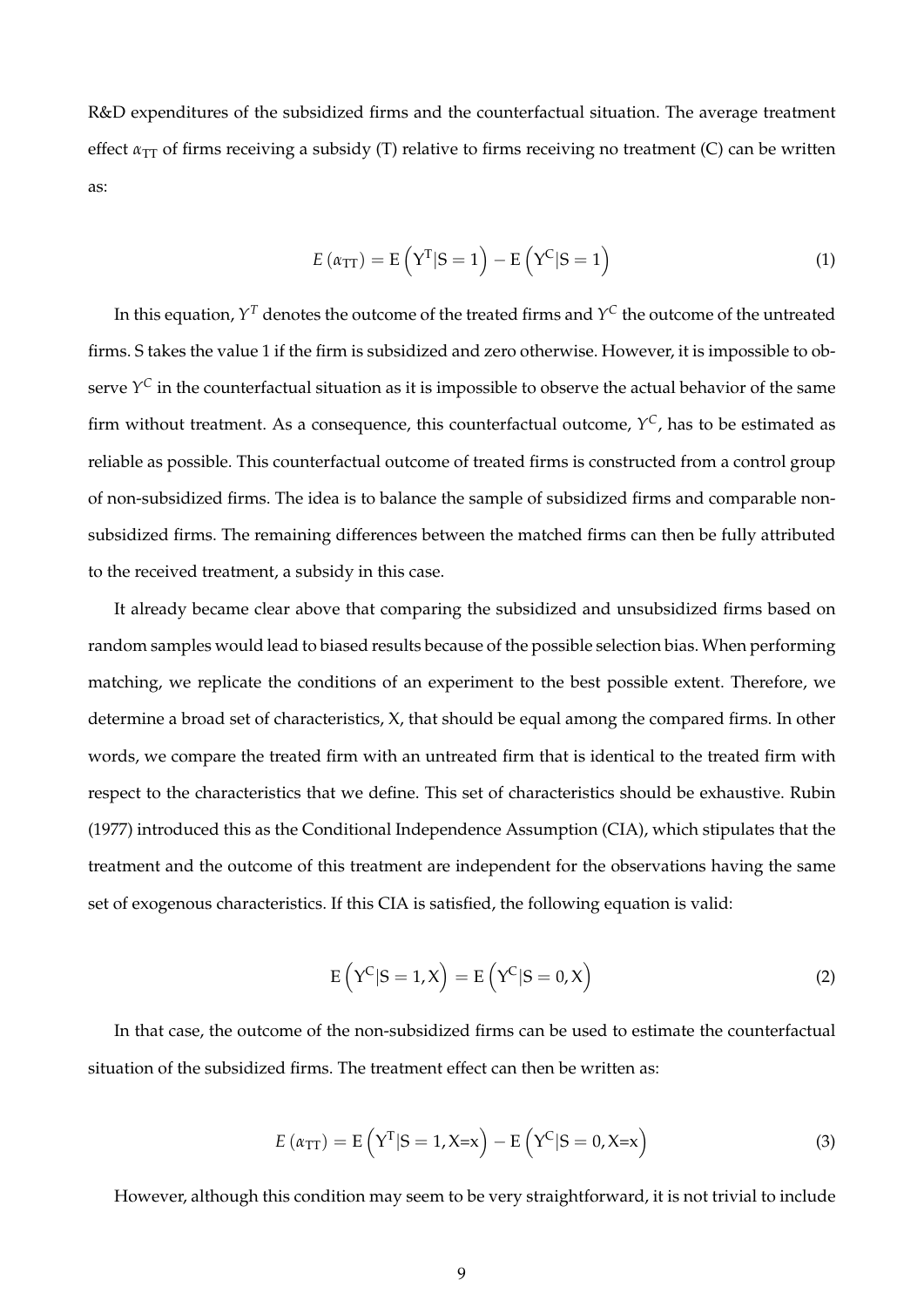all relevant characteristics. Nevertheless, the Conditional Independence Assumption is assumed to be satisfied for our dataset as the latter contains a rich set of variables. Based on these appropriate characteristics, X, the selection problem is overcome and the samples of subsidized and unsubsidized firms come close to an experimental setting.

Usually, X contains many different variables in order to satisfy the Conditional Independence Assumption. This makes it almost impossible to find control variables that exactly fit the characteristics of the subsidized firm. In other words, the so-called curse of dimensionality enters because the more dimensions that are included, the more difficult it becomes to find a good match. Rosenbaum and Rubin (1983) showed that it is possible to reduce  $X$  to a single index -the propensity score P- and match on this index instead of on all the individual X. Therefore, a probit model is estimated on the dummy indicating the receipt of subsidies. Subsequently, the estimated propensity scores are used as matching argument.

It is necessary that the propensity score of the treatment group and the control group coincide. In some cases, however, this is not the case. This problem is referred to as the 'common support problem'. If the overlap between the different subsamples is too small in terms of the characteristics controlled for, the matching estimator is non-applicable. As a consequence, it is crucial that the sample of unsubsidized firms contains at least one observation similar to each subsidized firm. This requirement is imperative, as, when performing matching, we restrict the sample to firms with common support.

In this study, we evaluate the effect of subsidies with caliper matching (Cochran and Rubin, 1973). This method is similar to nearest neighbor matching method but it adds an additional restriction. In this case, treated units are selected to find their closest match in terms of the propensity score, but only if the propensity score of the control is within a certain, pre-specified, distance. Thus, by applying this method, it is possible that a treated observation cannot be matched to a control. The matching routine used in this paper is presented in table 2. In addition, as an additional restriction, we require the firm observations in the control group to belong to the same year and the same region (Eastern versus Western Germany) as the corresponding firm in the group of subsidized firm observations.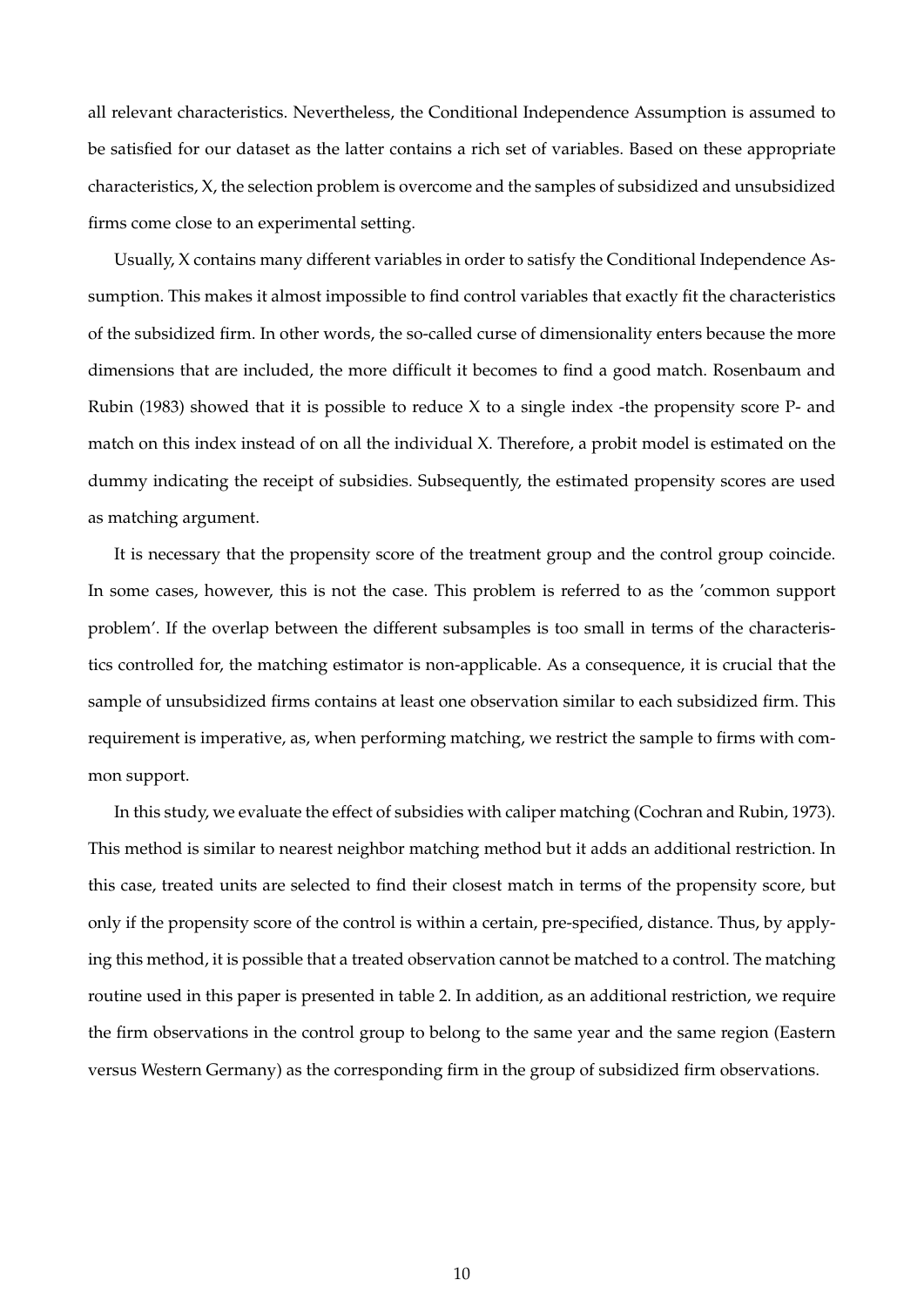- Step 1 Specify and estimate a probit model to obtain the propensity scores  $\hat{P}(X)$ .
- Step 2 Restrict the sample to common support: delete all observations on treated firms with probabilities larger than the maximum and smaller than the minimum in the potential control group. (This step is also performed for other covariates that are possibly used in addition to the propensity score as matching arguments.)
- Step 3 Choose one observation from the subsample of treated firms and delete it from that pool
- Step 4 Find an observation in the sub-sample of subsidized firms that is as close as possible to the one chosen in step 3 in terms of the propensity scores, but only if the propensity score of the control is within a certain, pre-specified, distance. Closeness is based on the Mahalanobis distance between this firm and all non-subsidized firms in order to find the most similar control observation.  $MD_{ij}$ =(*Z<sub>j</sub>*-*Z*<sub>*i*</sub>)  $\Omega$ <sup>-1</sup> (*Z<sub>j</sub>*-*Z*<sub>*i*</sub>) where  $\Omega$  is the empirical covariance matrix of the matching arguments based on the sample of potential controls. Do not remove the selected controls from the pool of potential controls, so that it can be ued again
- Step 5 repeat steps 3 and 4 for all observations on subsidized firms
- Step 6 Compute the estimate of the treatment effects using the results of step 5
- Step 7 As we perform sampling with replacement to estimate the counterfactual situation, an ordinary t-statistic on mean differences is biased, because it does not take the appearance of repeated observations into account. Therefore, we have to correct the standard errors in order to draw conclusions on statistical inference. We follow Lechner (2001) and calculate his estimator for an asymptotic approximation of the standard errors.

## **3 Data, variables and descriptive statistics**

*Data*

The data used in this paper stems from the Mannheim Innovation Panel (MIP), the German variant of the Community Innovation Survey. Next to information on general firm-level characteristics, this dataset contains specific information on innovation activities. Indeed, we do not only have information on R&D and innovation expenditures, but we also know whether respondent firms received innovation support from public sources. We use the following MIP waves, dependent upon inclusion of the subsidy receipt question in the survey, in order to evaluate the subsidies granted to NTBFs: MIP1995 (1992-1994), MIP1997 (1994-1996), MIP1999 (1996-1998), MIP2001 (1998-2000), MIP2003 (2000-2002), MIP2004 (2001-2003), MIP2005 (2002-2004) and MIP2007 (2004-2006).

Our sample includes NTBFs, Group NTBFs, LTBFs and Group LTBFs. All these firm classes have less than 250 employees and are less than 10 years old. In addition, all the firms in the sample are innovative and have thus introduced at least one new or significantly improved product or process, or have ongoing or abandoned innovation projects over the period covered in the survey. While NTBFs and LTBFs are not part of a group, their Group counterparts are. NTBFs and Group NTBFs belong to medium high-tech and high-tech sectors, while LTBFs and Group LTBFs belong to medium low-tech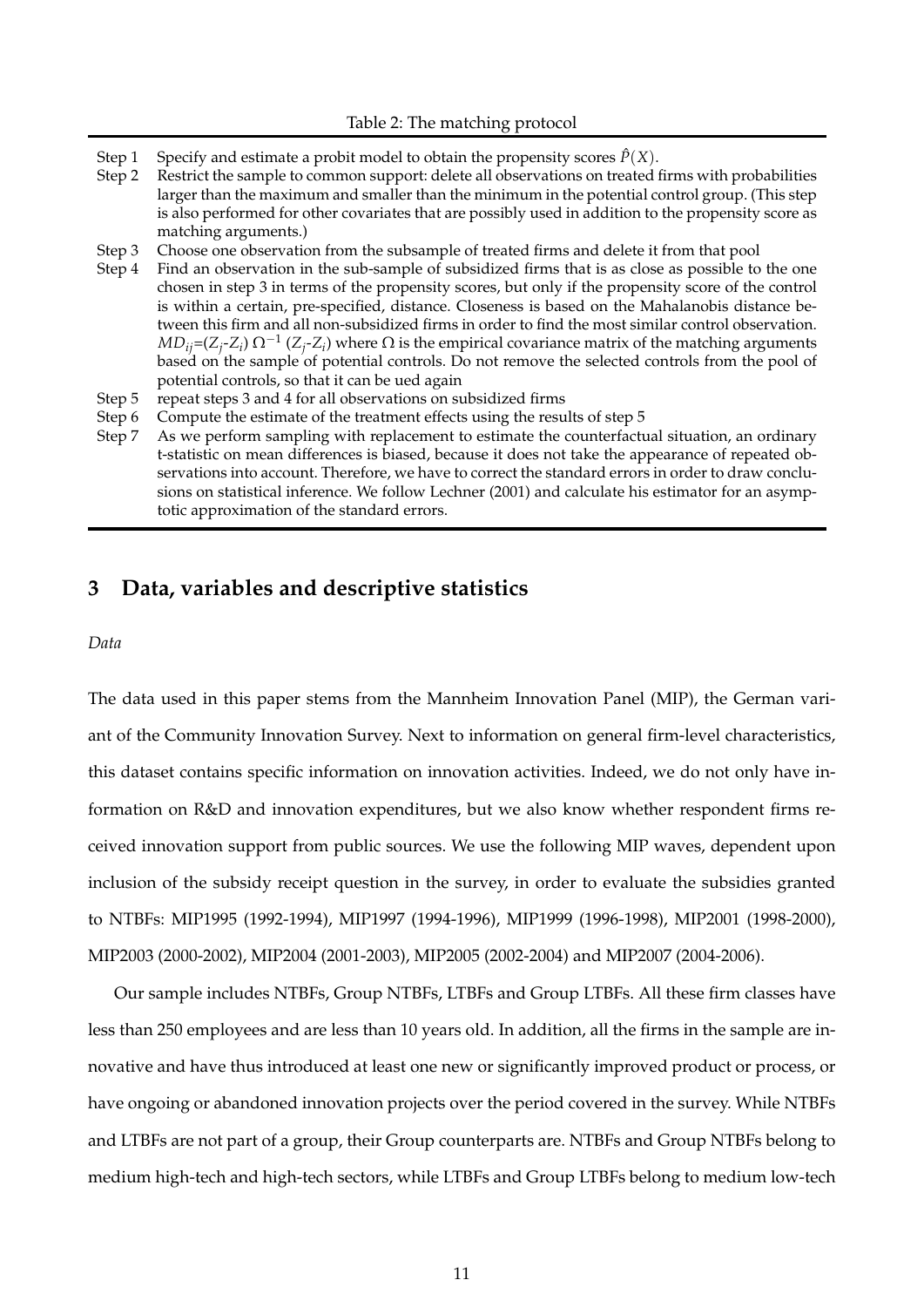and low-tech sectors (for an overview of the industry classification, see table A1 in appendix). Table 3 presents the sizes of the different samples before and after matching. As can be derived from the table, the sample initially consists of 1247 NTBFs, 619 Group NTBFs, 968 LTBFs and 471 Group LTBFs. Each time, a part of the firms are subsidized and a part not. All non-subsidized firms can potentially serve as controls for matching. Table 3 shows that, in line with expectations, a larger share of NTBFs receive subsidies than LTBFs. After matching, the sample of subsidized firms is slightly reduced to 616 subsidized NTBFs, 257 subsidized Group NTBFs, 283 subsidized LTBFs and 97 subsidized Group LTBFs, to which an equal number of non-subsidized firms were matched.

| <b>NTBF</b>                      |                                                                      | <b>Group NTBF</b>                |            |                                                                                       |
|----------------------------------|----------------------------------------------------------------------|----------------------------------|------------|---------------------------------------------------------------------------------------|
| subsidized<br>potential controls | 664<br>583                                                           | subsidized<br>potential controls | 315<br>304 | Old firms $\left( < 250 \right)$                                                      |
| Matched subsidized firms: 616    |                                                                      | Matched subsidized firms: 257    |            | employees, $\geq 10$<br>years old)<br>6432 obs                                        |
| <b>LTBF</b>                      |                                                                      | <b>Group LTBF</b>                |            |                                                                                       |
| subsidized<br>potential controls | 328<br>640                                                           | subsidized<br>potential controls | 121<br>350 |                                                                                       |
| Matched subsidized firms: 283    |                                                                      | Matched subsidized firms: 97     |            |                                                                                       |
|                                  | Large firms ( $\geq 250$<br>employees, < 10<br>years old)<br>695 obs |                                  |            | Large and Old<br>firms ( $\geq 250$<br>employees, $\geq 10$<br>years old)<br>2936 obs |

Table 3: The samples further unfolded

Unfortunately, we can use the data only as pooled cross-sections, but not as a panel. Indeed, of the total initial sample of 3305 observations, corresponding to 2413 individual firms, 72.03% of the individual firms is only observed once in our sample, corresponding to 52.59% of the total number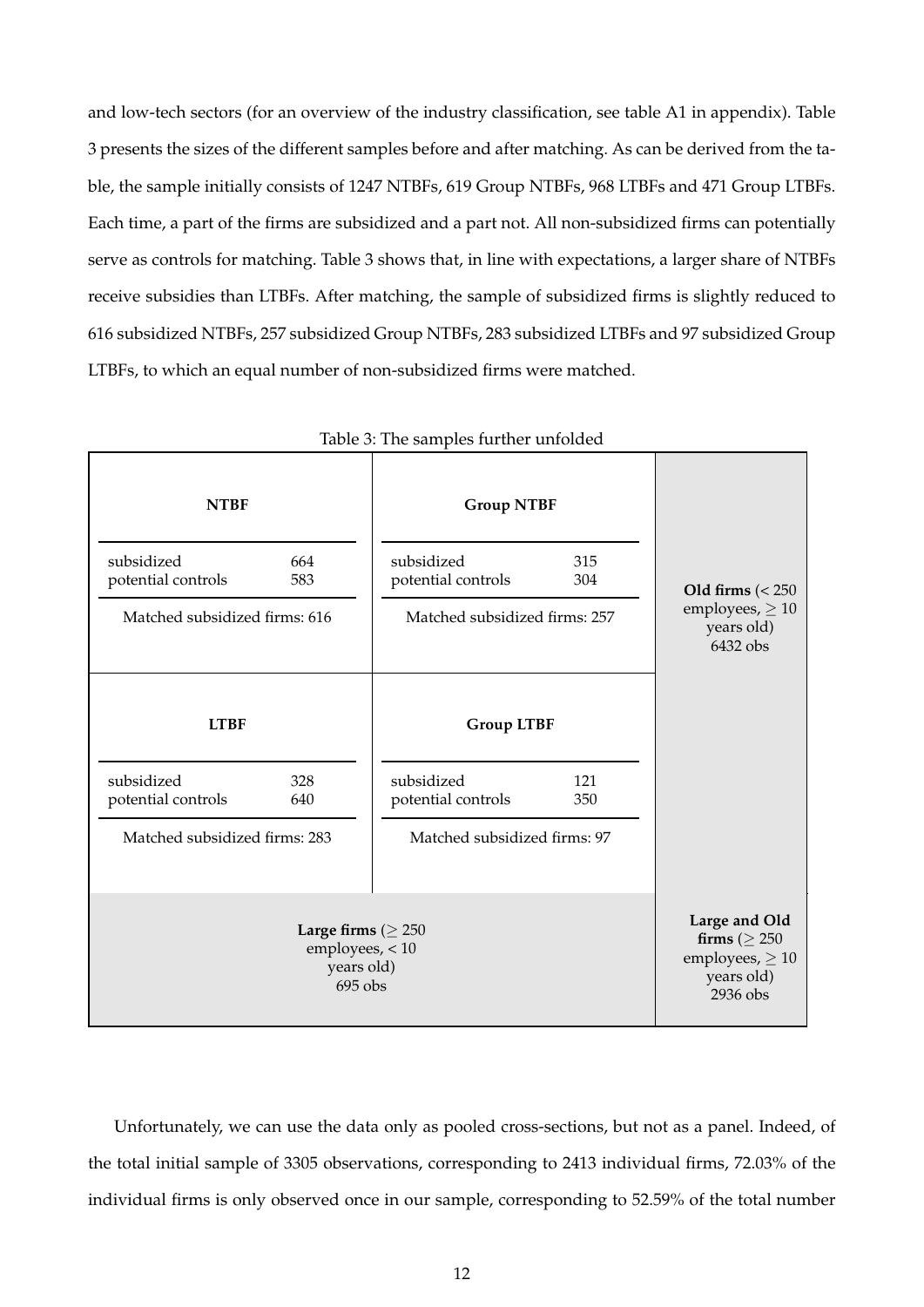of observations. As a consequence, panel econometric approaches are ruled out as this would significantly reduce the number of observations in our sample. Indeed, over the individual firms, only 0.21% is observed over all the years of the analysis, corresponding to 0.76% of all firm-year observations.

#### *variables*

This study investigates the influence of subsidies on various outcome variables. The receipt of subsidies over the covered survey period is denoted by a dummy variable SUB. The subsidy dummy covers subsidies from the national or regional governments and from the EU. In order to evaluate the effect of subsidies on the innovative behavior of firms, we investigate the impact on R&D intensity of these firms, RDint. This variable is constructed as the ratio of internal R&D expenditures to turnover (multiplied by 100). Next to the R&D intensity, we also evaluate the subsidy effect on R&D expenditures (R&D).

A large part of R&D spending consists of salary payments for R&D employment. If companies increase their R&D expenditures after receiving R&D subsidies, a large fraction of these increased spendings might be distributed towards hiring new R&D employees, enlarging that way the inventive capacity. However, as Goolsbee (1998) states, R&D labor supply is quite inelastic and the increased spendings might as well be redirected to higher wages for the existing staff instead of resulting in new human capital which is, off course, not the direct aim of government subsidies. In order to evaluate the impact of innovation subsidies on R&D employment, we investigate the impact of R&D subsidies both on the number of R&D employees (RDemp) and on the R&D employment intensity (RDEint), measured as the number of R&D employees over the total number of employees (multiplied by 100).

Several control variables are included in the analysis that might affect the probability to receive a subsidy as well as the different outcome variables. A first variable that is included is size. Although we are already focusing on small firms, there might still be differences between the larger and smaller firms in this subset. In general, it is posed that larger firms are more eager to innovate. Consequently, even amongst the subset of small firms, we should take the possible differences between firms of different size into account and include size in our propensity score. Firm size is considered, both in its logarithmic form (ln(EMP)) and as a square of this logarithm (ln(EMP)<sup>2</sup>) in order to capture possible nonlinearities. Similarly, although we are already focusing on the smallest firms of the economy, we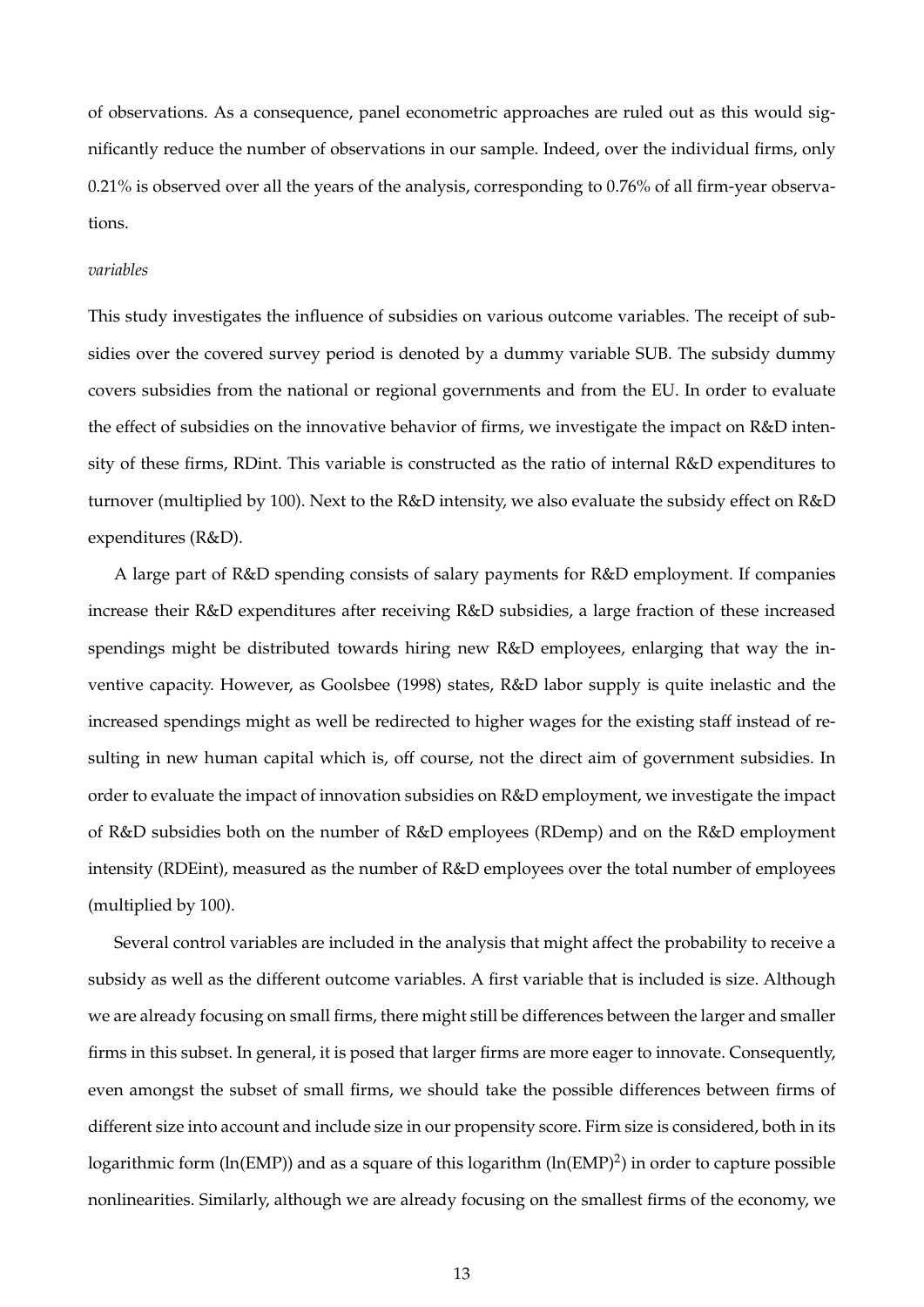include the logarithm of age (ln(AGE)) in the analysis in order to capture differences between real start-ups and somewhat older firms.

Firms that export to other countries might be more innovative than other companies. The chance that they apply for innovation subsidies is thus also higher. As a consequence, a dummy indicating whether a firm is an exporter or not, EXPORTER, is included in the analysis. Another variable that is assumed to be positively correlated with subsidy receipt is capital intensity (CAPINT). Capital intensive firms supposedly rely more heavily on innovation activities than the less capital intensive ones.

Another variable that is included is price-cost margin (PCM), a good proxy for profits. Firms with a higher price-cost margin are more likely to have financial resources for internal funding of R&D projects, which is positive in light of financial constraints as discussed above. As a consequence, they will apply less for subsidies. On the other hand, their high price-cost margin might be the result of successful past innovation activities and the likelihood to enroll in subsidy programs might thus increase. The price-cost margin is constructed as suggested by Collins and Preston (1969) and Ravenscraft (1983) ((sales - staff cost - material costs)/sales).

The history of (succesful) R&D activities is likely to strongly influence both the probability to receive subsidies, R&D expenditures and R&D employment. If a firm already has a lot of experience in R&D activities, this firm is more likely to know how to apply for subsidies and to invest more in new R&D activities. In addition, governments often adopt a picking-the-winner strategy and firms with previous successful innovations might thus be favored in the granting process. In order to capture the influence of past R&D, we include the patent stock in our regression as patent stock per employee (PS/EMP). We divide by employees in order to reduce potential multicollinearity with firm size. Patent stock is defined as

$$
PS_{it} = (1 - \delta) PS_{i,t-1} + PA_{it},
$$

where PS is the patent stock of firm i in period t and t-1 respectively, PA is the number of patent applications filed at the EPO in period t. The patent stock in period t-1 is depreciated at a constant rate, with *δ* set to 0.15 (see e.g. Jaffe (1986); Hall (1990); Griliches and Mairesse (1984)).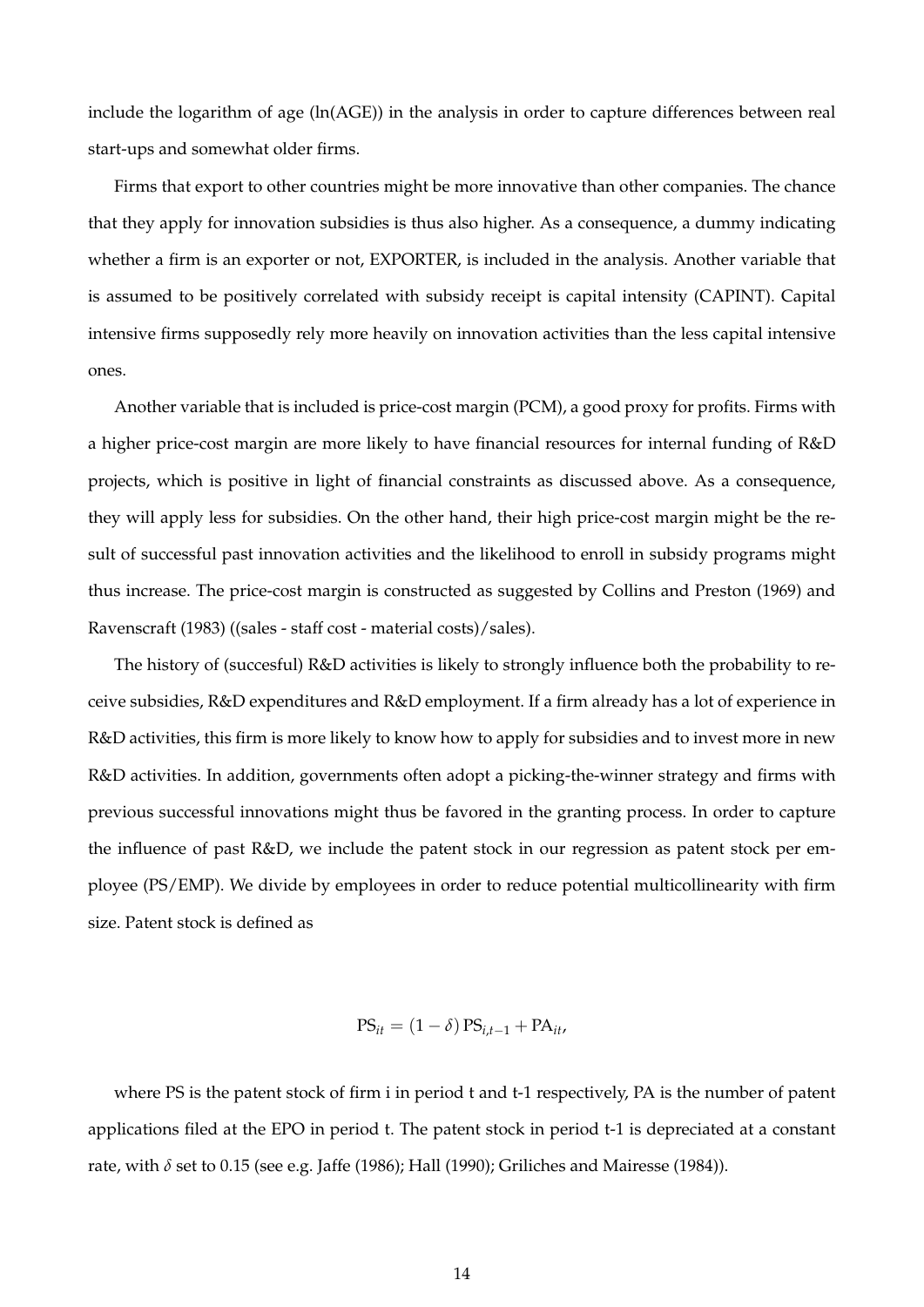As already elaborated upon above, credit constraints might also have an influence on subsidy receipt and the outcome variables. In order to capture the access a firm has to external capital, we use the firm's credit rating, RATING, lagged one period. The credit rating is obtained from Creditreform which is the largest German rating agency. The rating is an index ranging from 100 to 600, where 600 is the worst and essentially corresponds to bankruptcy of the firm.

The dummy variable EAST indicates firms that are located in Eastern Germany. Eastern Germany is still in transition from a planned to a market economy, and firm behavior may thus be different. In addition, Eastern German firms are preferred in the policy incentive schemes, and special schemes have been launched exclusively for these firms in order to accelerate the catching up process in this region.

In addition, we control for differences in technological opportunities with industry dummies. The complete industry structure for the medium high-tech and high-tech industries on the one hand and the medium low-tech and low-tech industries is presented in table A1 in appendix. These industry dummies are based on the NACE codes, the Statistical Classification of Economic Activities in the European Community. This classification is a European industry standard classification system. Finally, seven time dummies are constructed in order to control for business cycle effects.

For the variables PCM, CAPINT and RATING, we have many missing variables. In order to account for these missing values, we construct dummy variables equal to 1 if the values are missing (D(PCM), D(CAPINT) and D(RATING)). In addition, we set the missing values in the original variables to zero. Including both the dummy variable and the adjusted original variables in the analysis corrects for missing values and prevents the imputation of unknown values. Off all variables that are not constant over time and when possible, the lagged value is included in the estimation. The only variables for which no lagged value is included are AGE and EAST as AGE is truly exogenous and EAST is time-invariant.

#### *Descriptive Statistics*

Table 4 displays the descriptive statistics of the variables used in order to evaluate subsidies for the four different firm classes. The t-tests reveal that there are some significant differences between the group of subsidized firms and the potential control group. The subsidized firms are, on average, more export-oriented, are mostly situated in East-Germany and have more patents per employee. Some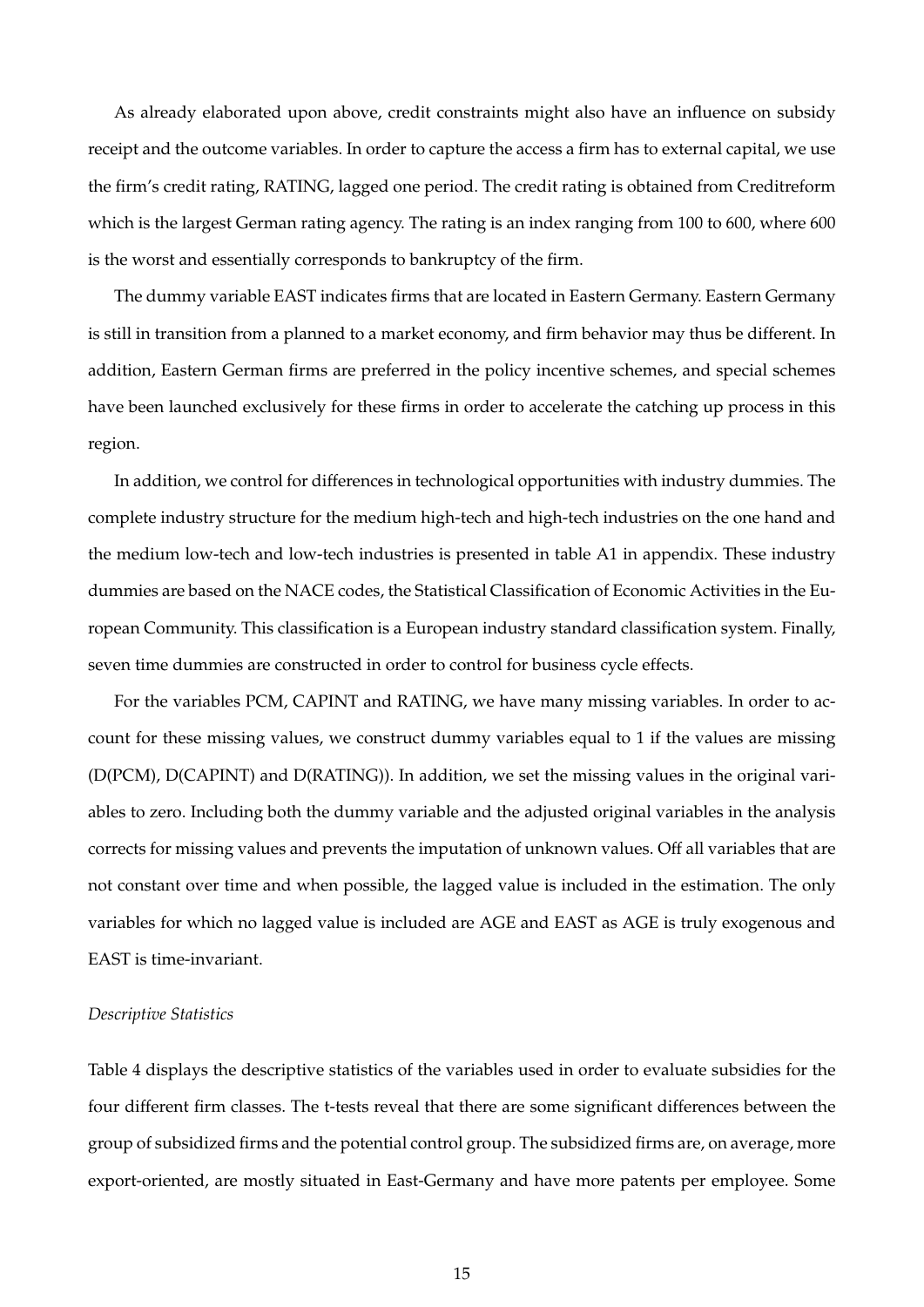average differences are only significant for specific firm types. For example, only the independent subsidized firms have, on average, significant more employees than the non-subsidized independent firms. Similarly, only the class of NTBFs has, on average, a significant lower credit rating (thus higher values of the RATING variable) for subsidized firms than for the potential control group.

|                                                                                                | Mean                                                                       | subsidized firms<br>$N_1 = 664$<br>Std. Dev.                            | <b>Strict NTBFs</b><br>Mean                                                | potential control group<br>$N_1 = 583$<br>Std. Dev.                     | p-value of two-<br>sided t-test on<br>mean equality                                                                 | Mean                                                                       | subsidized firms<br>$N_1 = 315$<br>Std. Dev.                           | <b>Group NTBFs</b><br>Mean                                                 | potential control group<br>$N_1 = 304$<br>Std. Dev.                     | p-value of two-<br>sided t-test on<br>mean equality                                                                 |
|------------------------------------------------------------------------------------------------|----------------------------------------------------------------------------|-------------------------------------------------------------------------|----------------------------------------------------------------------------|-------------------------------------------------------------------------|---------------------------------------------------------------------------------------------------------------------|----------------------------------------------------------------------------|------------------------------------------------------------------------|----------------------------------------------------------------------------|-------------------------------------------------------------------------|---------------------------------------------------------------------------------------------------------------------|
| <b>EMP</b><br>AGE<br><b>EXPORTER</b><br>CAPINT*<br>$PCM^*$<br>EAST<br>PS/EMP<br>Credit rating* | 42.303<br>6.136<br>0.630<br>0.065<br>$-0.604$<br>0.679<br>0.041<br>251.580 | 52.521<br>2.031<br>0.483<br>0.111<br>13.608<br>0.467<br>0.079<br>55.227 | 36.458<br>6.202<br>0.391<br>0.128<br>$-0.285$<br>0.427<br>0.014<br>243.757 | 48.600<br>2.109<br>0.488<br>1.258<br>9.215<br>0.495<br>0.047<br>49.778  | $p = 0.042$<br>$p = 0.0.570$<br>p < 0.0001<br>$p = 0.397$<br>$p = 0.689$<br>p < 0.0001<br>p < 0.0001<br>$p = 0.012$ | 79.584<br>6.079<br>0.752<br>0.237<br>$-0.124$<br>0.654<br>0.040<br>237.835 | 71.421<br>2.080<br>0.432<br>1.630<br>2.057<br>0.476<br>0.070<br>38.596 | 89.895<br>6.082<br>0.579<br>0.064<br>$-0.082$<br>0.293<br>0.019<br>236.203 | 159.357<br>2.133<br>0.495<br>0.103<br>2.728<br>0.456<br>0.052<br>37.346 | $p = 0.297$<br>$p = 0.987$<br>p < 0.0001<br>$p = 0.111$<br>$p = 0.856$<br>p < 0.0001<br>p < 0.0001<br>$p = 0.620$   |
| $\hat{P}(X)$                                                                                   | 0.637                                                                      | 0.207                                                                   | 0.412                                                                      | 0.203                                                                   | p < 0.0001                                                                                                          | 0.632                                                                      | 0.221                                                                  | 0.382                                                                      | 0.211                                                                   | p < 0.0001                                                                                                          |
| R&Dint<br>R&DEint<br>R&D<br>R&D emp                                                            | 20.263<br>34.907<br>1.037<br>9.760                                         | 30.352<br>34.168<br>4.905<br>16.745                                     | 3.581<br>10.373<br>0.148<br>2.056                                          | 11.387<br>20.127<br>0.578<br>4.922                                      | p < 0.0001<br>p < 0.0001<br>p < 0.0001<br>p < 0.0001                                                                | 17.511<br>28.203<br>1.841<br>17.162                                        | 29.956<br>30.799<br>4.752<br>27.517                                    | 4.770<br>9.545<br>0.866<br>6.333                                           | 16.169<br>20.052<br>2.511<br>17.416                                     | p < 0.0001<br>p < 0.0001<br>$p = 0.001$<br>p < 0.0001                                                               |
|                                                                                                |                                                                            |                                                                         |                                                                            |                                                                         |                                                                                                                     |                                                                            |                                                                        |                                                                            |                                                                         |                                                                                                                     |
|                                                                                                | Mean                                                                       | subsidized firms<br>$N_1 = 328$<br>Std. Dev.                            | <b>Low-Tech NTBFs</b><br>Mean                                              | potential control group<br>$N_1 = 640$<br>Std. Dev.                     | p-value of two-<br>sided t-test on<br>mean equality                                                                 | Mean                                                                       | subsidized firms<br>$N_1 = 121$<br>Std. Dev.                           | <b>Low-Tech Group NTBFs</b><br>Mean                                        | potential control group<br>$N_1 = 350$<br>Std. Dev.                     | p-value of two-<br>sided t-test on<br>mean equality                                                                 |
| <b>EMP</b><br>AGE<br><b>EXPORTER</b><br>CAPINT*<br>$PCM^*$<br>EAST<br>PS/EMP<br>Credit Rating* | 57.845<br>6.290<br>0.506<br>0.104<br>0.138<br>0.872<br>0.015<br>244.379    | 55.165<br>2.133<br>0.501<br>0.165<br>0.696<br>0.335<br>0.054<br>38.679  | 43.659<br>6.047<br>0.272<br>0.108<br>$-0.861$<br>0.639<br>0.004<br>246.089 | 46.869<br>2.117<br>0.445<br>0.180<br>19.937<br>0.481<br>0.025<br>53.959 | p < 0.0001<br>$p = 0.093$<br>p < 0.0001<br>$p = 0.811$<br>$p = 0.353$<br>p < 0.0001<br>$p = 0.0002$<br>$p = 0.523$  | 86,901<br>6.413<br>0.570<br>0.144<br>0.145<br>0.744<br>0.016<br>232.120    | 62.376<br>2.052<br>0.497<br>0.420<br>0.673<br>0.438<br>0.051<br>29.433 | 78.14<br>6.04<br>0.423<br>0.299<br>0.207<br>0.414<br>0.003<br>236.263      | 68.088<br>2.162<br>0.495<br>0.926<br>0.858<br>0.493<br>0.017<br>55.912  | $p = 0.195$<br>$p = 0.090$<br>$p = 0.005$<br>$p = 0.061$<br>$p = 0.501$<br>p < 0.0001<br>$p = 0.008$<br>$p = 0.338$ |
| $\hat{P}(X)$                                                                                   | 0.506                                                                      | 0.224                                                                   | 0.255                                                                      | 0.188                                                                   | p < 0.0001                                                                                                          | 0.427                                                                      | 0.224                                                                  | 0.201                                                                      | 0.162                                                                   | p < 0.0001                                                                                                          |

Table 4: Descriptive statistics*<sup>a</sup>*

: Industry dummies and time dummies not reported

4: Industry dummies and time dummies not reported<br>\*: For the variables Capint, PCM and Credit rating, the descriptive statistics are based on the actual observed observations. The observations for which the dummy<br>was set t

Next to the summary statistics of the control variables, table 4 reports the summary statistics and t-tests on mean differences between the outcome variables. In general, these variables have the highest values for both NTBFs and Group NTBFs. In addition, all outcome variables differ significantly between subsidized firms and the control group. In all cases, the subsidized firms have higher intensities and more R&D expenditures and employees. From the descriptive statistics, it is unclear whether these differences can be attributed to the receipt of subsidies. We will apply a matching estimator, as outlined in the previous section, in order to unravel this question.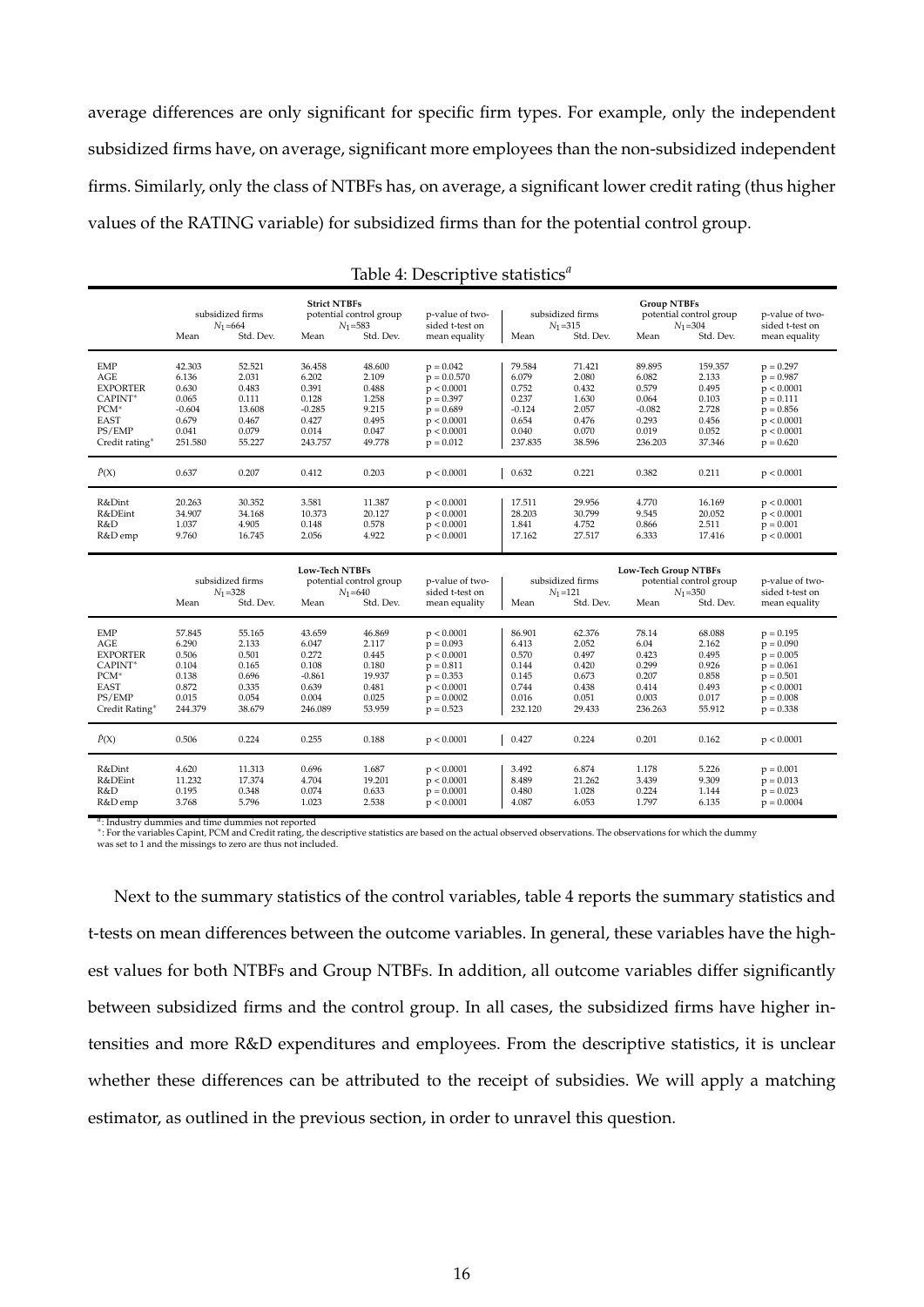## **4 Estimation and results**

#### **4.1 Subsidy effect on NTBFs**

When applying a matching estimator, we estimate in first intance a probit model on the receipt of subsidies. This probit model is estimated in order to obtain the propensity score. Table 5 presents the results of this estimation. In line with the results from the descriptive statistics, we find that companies located in East-Germany have a higher probability to receive subsidies. In addition, the results also confirm the higher probability of receiving subsidies if the patent stock is larger. Except for Group LTBFs, being an exporter has a positive effect on subsidy receipt. Other average significant differences in the descriptive statistics however are not apparent anymore in the probit estimation.

Having obtained a propensity score based on the estimation results of the probit estimation on subsidy receipt, we still have to restrict the sample to common support. In the previous section, we already stated that the matching estimator is non applicable if the overlap between the different subsamples is too small in terms of the characteristics controlled for. Table 6 shows how many observations have to be dropped for each firm class in order to assure a sufficient overlap between the treated and untreated firms under consideration. Next to the restriction of common support, we also impose a caliper threshold as we apply caliper matching. This caliper threshold serves as a maximum distance between treated and untreated firms. We chose a threshold of 0.05 in order to assure a precise and well-balanced matching. The third column of table 6 presents the number of observations that are lost after setting this threshold. The last column of table 6 shows how many treated observations can be successfully matched.

After setting the different thresholds, we pick the nearest neighbor out of the control group to find the best match for the treated firms. After matching, there are no statistically significant differences in the exogenous variables anymore. In line with this, the propensity score is also not significantly different between the two groups (results not shown here). Table 7 shows the outcome of the tests on overall model significance of the probit models on subsidy receipt after matching. As can be seen in the table, the null hypothesis that all coefficients in the regressions are jointly zero cannot be rejected for each type of firm, as expected in case of successful matching.

Table 8 presents the treatment effects on the outcome variables after matching by propensity score. As can be seen, almost all treatment effects are positive and significant. After matching, these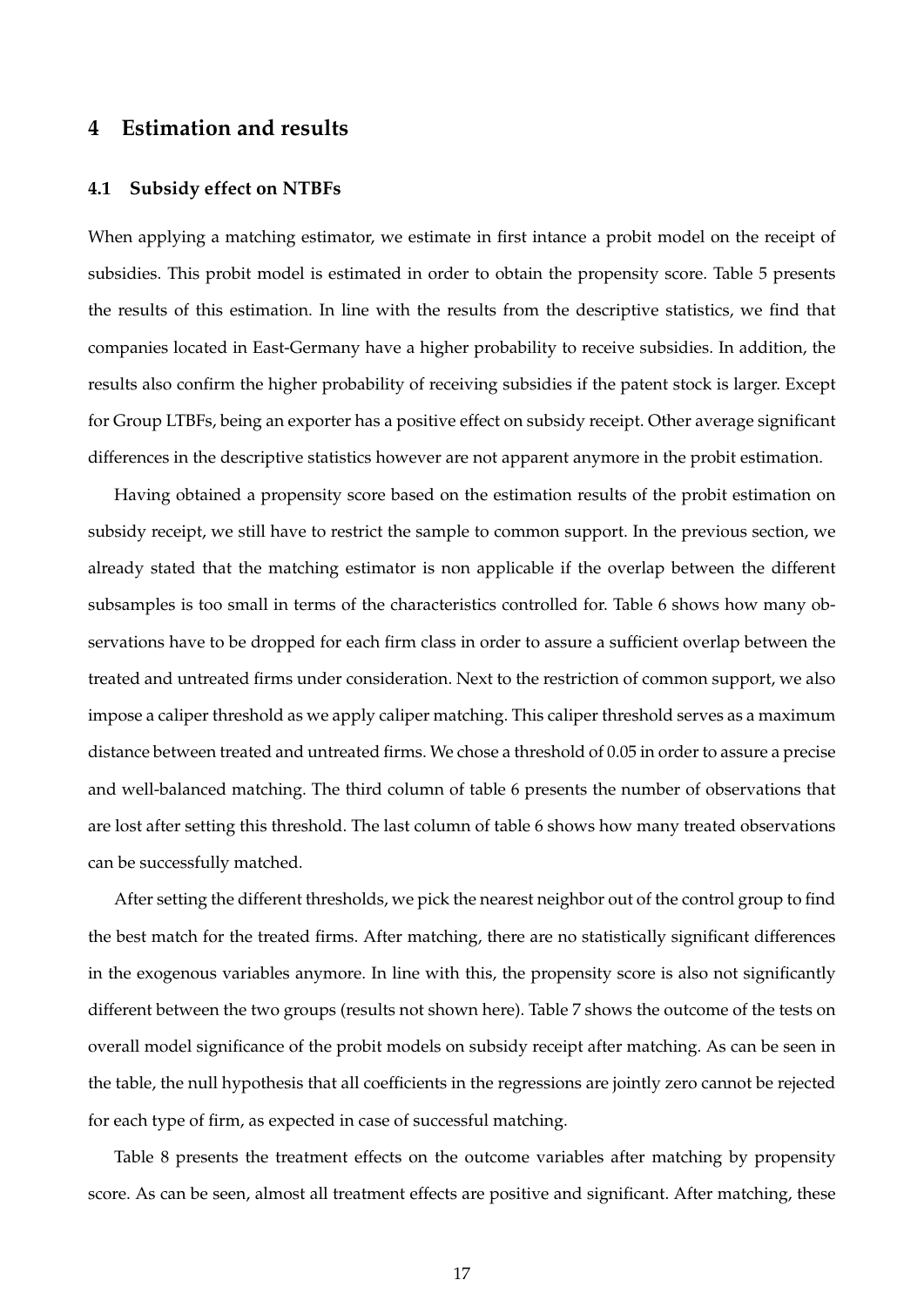|                                                                       | Table 5: Probit estimation on subsidy (SUB) |                    |                        |                     |
|-----------------------------------------------------------------------|---------------------------------------------|--------------------|------------------------|---------------------|
|                                                                       | (1)                                         | (2)                | (3)                    | (4)                 |
|                                                                       | <b>NTBF</b>                                 | <b>Group NTBF</b>  | <b>LTBF</b>            | Group LTBF          |
| ln(AGE)                                                               | $-0.134$                                    | $-0.252*$          | $-0.133$               | 0.220               |
|                                                                       | (0.101)                                     | (0.135)            | (0.118)                | (0.184)             |
| <b>EXPORTER</b>                                                       | $0.562***$                                  | $0.419***$         | 0.395***               | $-0.000$            |
| ln(EMP)                                                               | (0.089)                                     | (0.138)            | (0.107)                | (0.167)             |
|                                                                       | 0.003                                       | $-0.010$           | 0.047                  | 0.313               |
|                                                                       | (0.160)                                     | (0.260)            | (0.230)                | (0.360)             |
| $ln(EMP)^2$                                                           | 0.007                                       | $-0.008$           | 0.013                  | $-0.035$            |
|                                                                       | (0.025)                                     | (0.036)            | (0.034)                | (0.050)             |
| <b>CAPINT</b>                                                         | $-0.109$                                    | 0.863              | 0.388                  | $-0.149$            |
| D(CAPINT)                                                             | (0.252)                                     | (0.740)            | (0.351)                | (0.160)             |
|                                                                       | $-0.209$                                    | $-0.199$           | $-0.307*$              | $-0.424$            |
|                                                                       | (0.137)                                     | (0.217)            | (0.181)                | (0.285)             |
| <b>PCM</b>                                                            | 0.000                                       | $-0.008$           | 0.009                  | $-0.077$            |
|                                                                       | (0.005)                                     | (0.028)            | (0.033)                | (0.107)             |
| D(PCM)                                                                | $-0.163$                                    | $-0.174$           | $-0.371*$              | 0.113               |
| <b>EAST</b>                                                           | (0.138)                                     | (0.208)            | (0.189)                | (0.280)             |
|                                                                       | $1.008***$                                  | 1.074***           | 1.054***               | $0.973***$          |
| PS/EMP                                                                | (0.090)                                     | (0.120)            | (0.127)                | (0.164)             |
|                                                                       | 3.279***                                    | $3.677***$         | 5.404***               | 8.977***            |
| <b>RATING</b>                                                         | (0.665)                                     | (0.992)            | (1.348)                | (2.732)             |
|                                                                       | 0.000                                       | $-0.001$           | $-0.002*$              | $-0.002$            |
|                                                                       | (0.001)                                     | (0.002)            | (0.001)                | (0.002)             |
| D(RATING)                                                             | 0.209                                       | $-0.698$           | $-0.441$               | $-0.588$            |
| Constant                                                              | (0.243)                                     | (0.446)            | (0.316)                | (0.538)             |
|                                                                       | $-0.066$                                    | $-0.170$           | $-0.560$               | $-3.019**$          |
|                                                                       | (0.396)                                     | (0.719)            | (0.676)                | (1.197)             |
| Test on joint significance of industry dummies                        | $\chi^2(4) = 4.91$                          | $\chi^2(4) = 6.29$ | $\chi^2(8)$ = 25.54*** | $\chi^2(8)$ = 11.13 |
| Test on joint significance of time dummies                            | $\chi^2(7) = 51.44***$                      | $\chi^2(7) = 4.61$ | $\chi^2(7) = 23.31***$ | $\chi^2(7) = 8.75$  |
| Test on joint significance of $ln(\text{EMP})$ and $ln(\text{EMP})^2$ | $\chi^2(2) = 1.49$                          | $\chi^2(2) = 1.49$ | $\chi^2(2) = 7.95**$   | $\chi^2(2) = 1.27$  |
| Log-Likelihood                                                        | -708.289                                    | $-344.272$         | -490.596               | $-213.663$          |
| $\cal N$                                                              | 1247                                        | 619                | 968                    | 471                 |

Standard errors in parentheses

\* p<0.10, \*\* p<0.05, \*\*\* p<0.01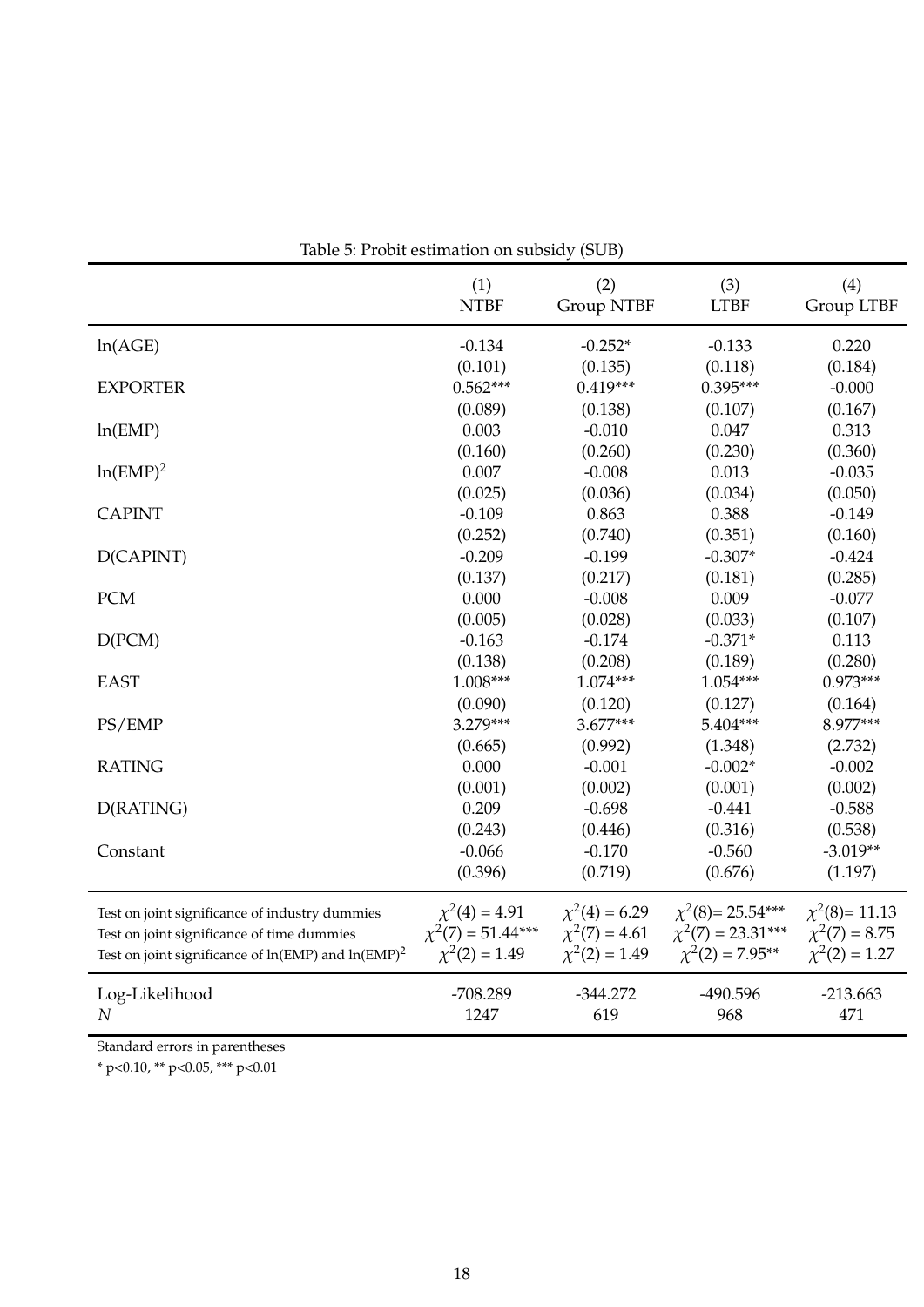| sample      | subsidized firms | Initial sample size of lack of common sup-<br>port | out of caliper thresh-<br>old | final sample size of<br>subsidized firms |
|-------------|------------------|----------------------------------------------------|-------------------------------|------------------------------------------|
| <b>NTBF</b> | 664              | -4                                                 | -44                           | 616                                      |
| Group NTBF  | 315              | -14                                                | -44                           | 257                                      |
| <b>LTBF</b> | 328              | -7                                                 | $-38$                         | 283                                      |
| Group LTBF  | - 121            | -8                                                 | -16                           | 97                                       |

Table 6: Loss of subsidized observations due to a lack of common support and being out of the distance specified by the caliper threshold

|                                                                                    | .,                        | ◡                                          |                                      |
|------------------------------------------------------------------------------------|---------------------------|--------------------------------------------|--------------------------------------|
| sample                                                                             | $#$ obs                   | Wald $\chi^{2(23)}$                        | $p$ -value <sup><i>a</i></sup>       |
| NTBFs (strict definition)<br>Group NTBFs<br>Low-tech NTBFs<br>Group low-tech NTBFs | 1232<br>514<br>566<br>194 | 6.46<br>5.83<br>$15.28^{b}$<br>$21.29^{b}$ | 0.9997<br>0.9999<br>0.9653<br>0.7723 |

Table 7: Significance of probit regressions after matching

*a* : t-statistics based on a ttest on the coefficients of the *α* on the different outcome variables

 $^b$ : Due to different industry classification of low-tech NTBFs: Wald $\chi^{2(27)}$ 

significant results can be fully assigned to the receipt of subsidies. As a consequence, full crowdingout with regard to public funding can be, in general, rejected for all firm types studied. Nevertheless, the treatment effects differ between the different groups of firms. While crowding-out can be convincingly rejected for NTBFs, the effect of subsidies on R&D expenditures is insignificant for Group NTBFs. In addition, while for LTBFs, the treatment effects are at least significant at the 5% level, the treatment effect on R&D intensity for Group LTBFs is only significant at the 10% level and only the treatment effect on R&D employment is highly significant for these firms.

The table suggests that high-tech small young firms make, in general, more efficient use of subsidies than low-tech small young firms, whether they are independent or part of a group. This suggests that the fact of being part of a high-tech sector is an important determinant of efficient use of R&D subsidies. Within the group of high-tech firms, the independent ones, NTBFs, have higher treatment effects, except for R&D employment, which increases slightly more for Group NTBFs after subsidy receipt. The difference between independent and group firms in high-tech sectors cannot be found within the group of low-tech firms. While R&D intensity seems to be slightly higher after receiving subsidies for LTBFs, the other treatment effects are higher for Group LTBFs. This suggests that the factor being independent or being part of a group has different effects for high-tech and low-tech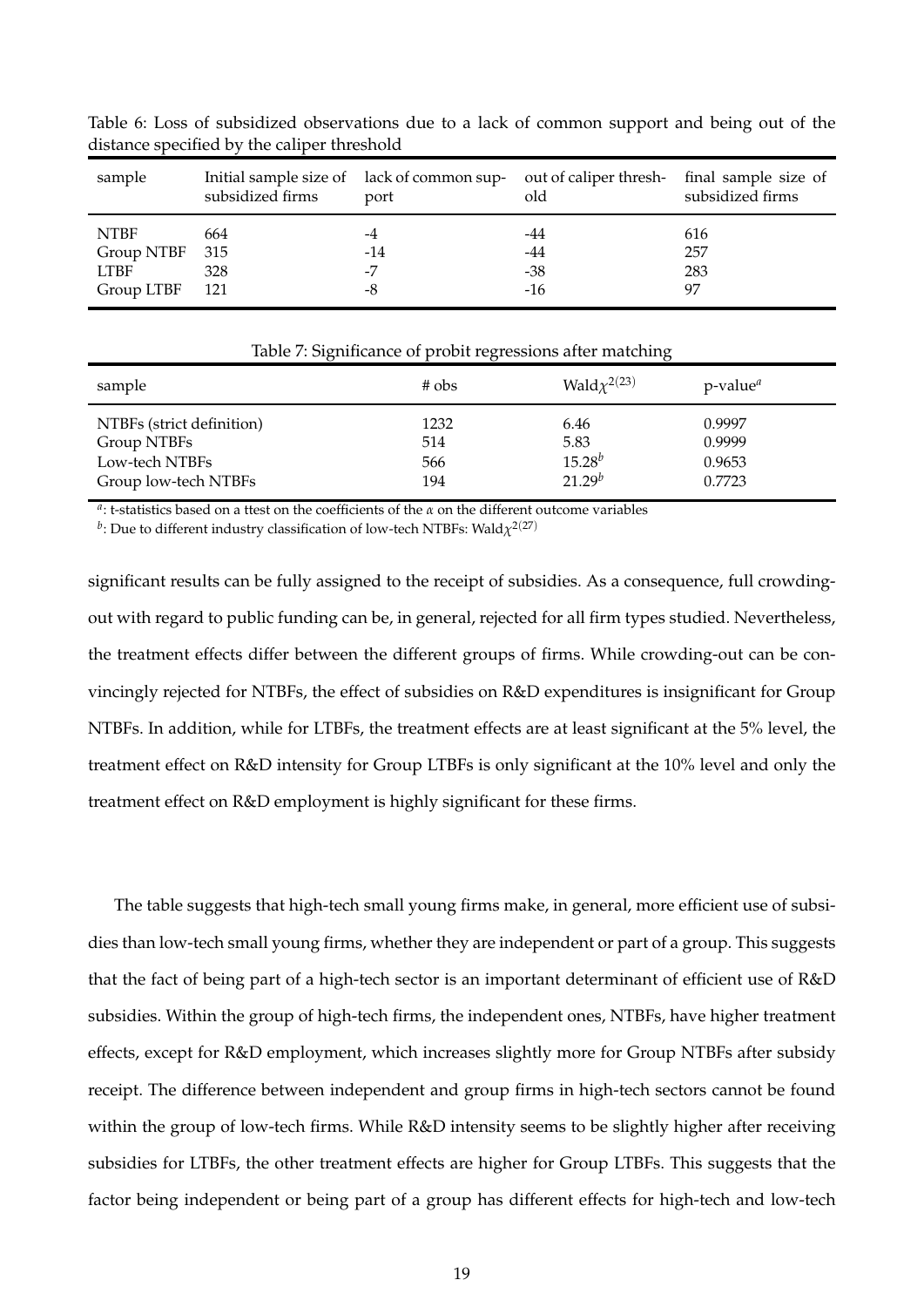| R&Dint<br>R&DEint<br>R&D<br>R&D emp | <b>NTBF</b><br>Matched subsidized firms: 616<br>15.519***<br>23.204***<br>$0.745***$<br>$6.467***$  | R&Dint<br>R&DEint<br>R&D<br>R&D emp | <b>Group NTBF</b><br>Matched subsidized firms: 257<br>9.543***<br>13.818***<br>0.580<br>9.311***    | Small Old firms |
|-------------------------------------|-----------------------------------------------------------------------------------------------------|-------------------------------------|-----------------------------------------------------------------------------------------------------|-----------------|
| R&Dint<br>R&DEint<br>R&D<br>R&D emp | <b>LTBF</b><br>Matched subsidized firms: 283<br>$3.167***$<br>$4.138**$<br>$0.091***$<br>$1.682***$ | R&Dint<br>R&DEint<br>R&D<br>R&D emp | <b>Group LTBF</b><br>Matched subsidized firms: 97<br>$1.614*$<br>5.745**<br>$0.226**$<br>$2.054***$ |                 |
|                                     | Large young firms                                                                                   |                                     |                                                                                                     | Large old firms |

#### Table 8: Treatment effects after matching

firms. However, especially for the latter firms, these differences are only small and it is questionable whether they are also significant.

The next section evaluates whether the differences in treatment effects visible in table 8 are significant and especially whether it is correct to pose that NTBFs do make more efficient use of subsidies than all other small young firms.

## **4.2 Evaluation of the treatment effects**

The results shown above give an overview of the treatment effects for the different firm classes. However, it remains unclear whether the visible differences are also significant. The significance of these differences can be assessed by regressing the individual treatment effects on dummies referring to the different firm types, with NTBF as the reference group for all firms that received subsidies. The constant term then reflects the treatment effect for NTBFs and the dummy coefficients present the difference in treatment effects with respect to NTBFs. In order to evaluate the differences of the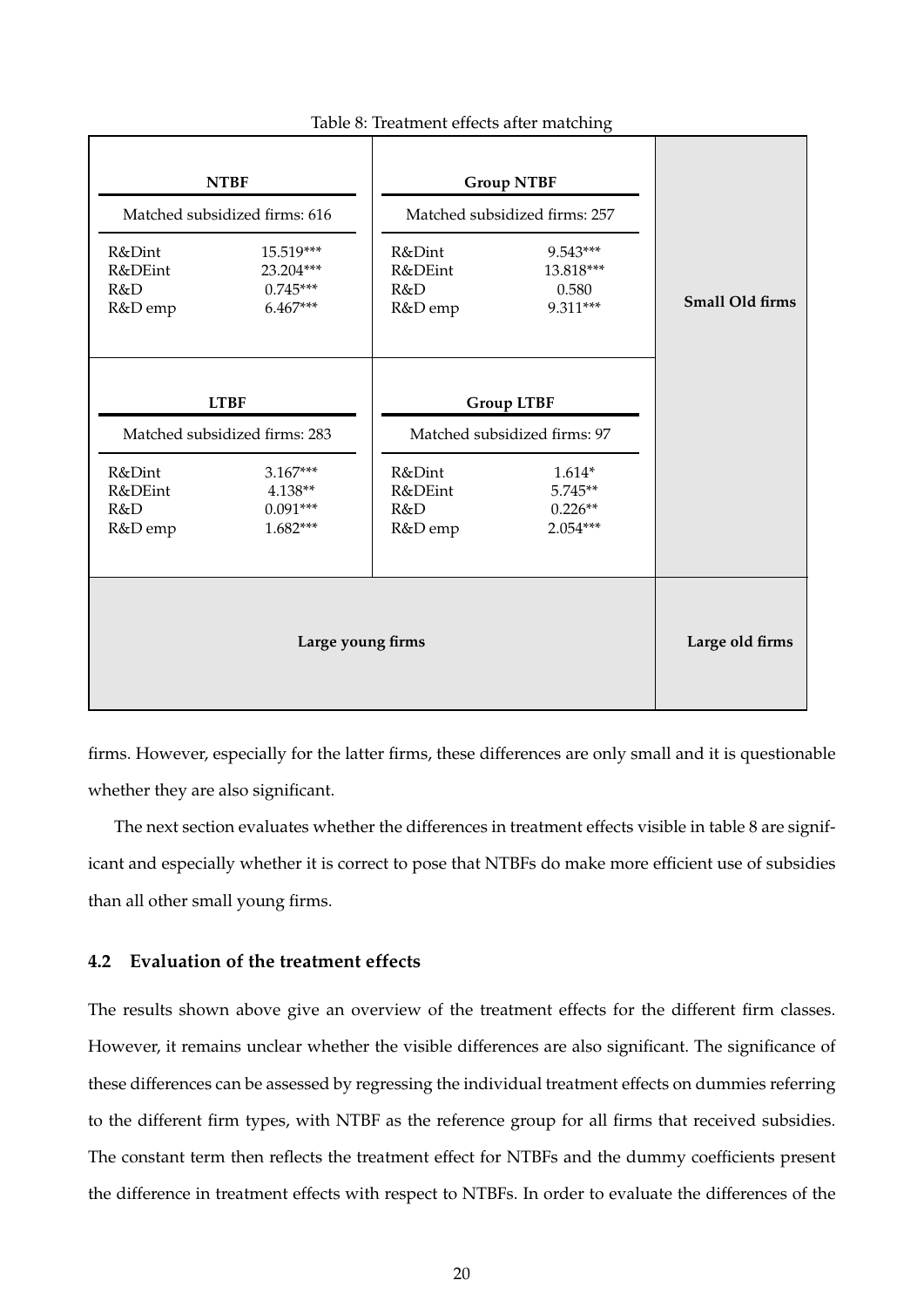treatment effects with respect to other firm types, we perform t-tests on the equality of the different coefficients of the firm types we want to compare.

While simply regressing the treatment effect on the different firm type dummies indicates to what extent the differences in treatment effects are significant, this does not account for other effects that may be influencing these differences. In order to control for other effects, we include extra control variables in the regressions on the treatment effects.

Czarnitzki and Licht (2006) found that input additionality has been more pronounced in Eastern Germany during the transition period than in Western Germany. It is thus possible that the differences in treatment effects between different firm types can be attributed to the fact that the firm type with higher treatment effects is mainly active in Eastern Germany. In order to control for potential different location effects, we include a dummy EAST in the regressions, taking the value 1 if the firm is located in Eastern Germany and 0 if it is located in Western Germany.

All firms included in the estimation of the treatment effect are subsidized firms, having received funding from at least one source. However, it is possible that some firms included in the sample received subsidies from both the European Union, the country and the different regions. Similarly, some firms might have been subsidized by two different funding sources. Czarnitzki and Lopes Bento (2011) differentiate between firms having received national funding, European funding and funding at both the national and the European level and find that, in terms of input, getting funding from both sources yields the highest impact. As a consequence, we should control for the number of subsidies received in order to capture potential effects of the number of subsidies received on the treatment effects. We do so by including two dummies 2SUB and 3SUB, referring to firms that received subsidies from 2 funding sources and all 3 funding sources respectively, with firms that received funding from only one source as the reference group.

While we already focus on small firms, it is still possible that amongst the different groups of firms the treated matched firms differ in terms of size. In order to control for potential differences in size, we introduce the number of employees in the regression (EMP). Next to controlling for size, we include seven time dummies in the estimation in order to control for business cycle effects.<sup>1</sup>

 $^1$ Information on the different subsidy sources is not available for all years in the analysis. We have this information for the following waves of the survey: MIP1995 (1992-1994), MIP1999 (1996-1998), MIP2001 (1998-2000), MIP2003 (2000-2002), MIP2004 (2001-2003), MIP2005 (2002-2004) and MIP2007 (2004-2006). As a consequence, we had to drop one year when we control for subsidy sources in the regressions and as a consequence, only six time dummies could be included in these estimations.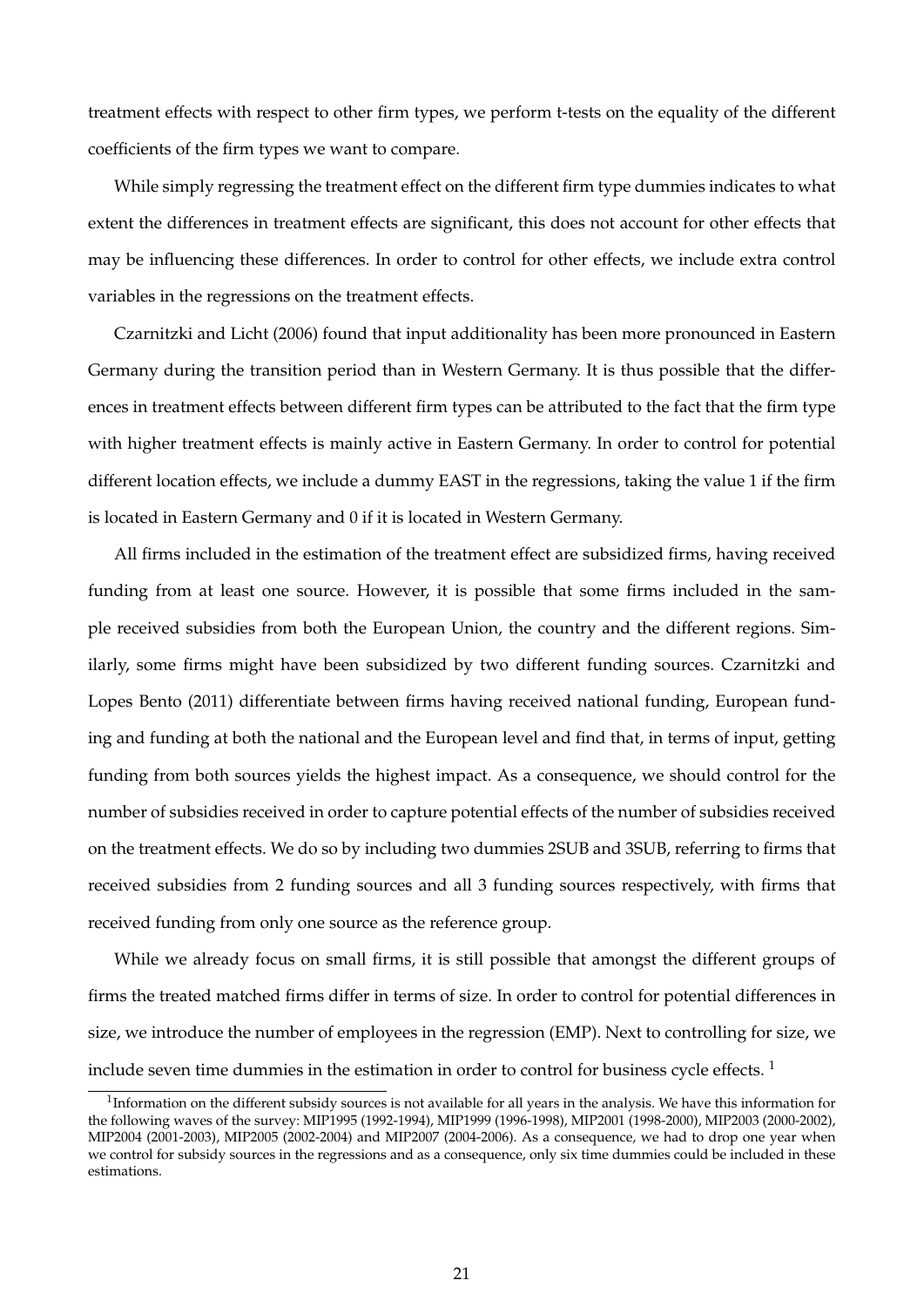|                                                                                                                                                                                  | (1)<br><b>RDint</b>             |                                    | (2)                            | <b>RDEint</b>                             | R&D                    | (3)                          |                               | (4)<br>R&D employment                    |
|----------------------------------------------------------------------------------------------------------------------------------------------------------------------------------|---------------------------------|------------------------------------|--------------------------------|-------------------------------------------|------------------------|------------------------------|-------------------------------|------------------------------------------|
| Group NTBF                                                                                                                                                                       | $-5.977**$<br>(2.643)           | $-5.242*$<br>(2.890)               | $-9.386***$<br>(2.797)         | $-6.068**$<br>(2.758)                     | $-0.165$<br>(0.352)    | $-0.848**$<br>(0.404)        | 2.844<br>(2.409)              | $-0.576$<br>(2.232)                      |
| <b>LTBF</b>                                                                                                                                                                      | $-12.353***$<br>(1.525)         | $-7.928***$<br>(1.607)             | $-19.066***$<br>(2.188)        | $-15.715***$<br>(2.458)                   | $-0.654***$<br>(0.195) | $-0.668***$<br>(0.222)       | $-4.785***$<br>(0.859)        | $-5.740***$<br>(1.063)                   |
| Group LTBF                                                                                                                                                                       | $-13.906***$<br>(1.515)         | $-9.759***$<br>(1.837)             | $-17.459***$<br>(2.954)        | $-9.436***$<br>(3.638)                    | $-0.519**$<br>(0.215)  | $-0.857**$<br>(0.339)        | $-4.413***$<br>(1.005)        | $-5.863***$<br>(1.568)                   |
| <b>EAST</b>                                                                                                                                                                      |                                 | $-1.036$<br>(2.317)                |                                | $-0.221$<br>(2.823)                       |                        | 0.535<br>(0.377)             |                               | 2.708<br>(1.895)                         |
| 2SUB                                                                                                                                                                             |                                 | 9.021***<br>(1.914)                |                                | $6.284***$<br>(2.421)                     |                        | $0.492**$<br>(0.247)         |                               | 2.698*<br>(1.392)                        |
| 3SUB                                                                                                                                                                             |                                 | 16.613***<br>(3.940)               |                                | 21.821***<br>(3.917)                      |                        | $2.357**$<br>(1.196)         |                               | 15.578***<br>(3.184)                     |
| <b>EMP</b>                                                                                                                                                                       |                                 | $-0.067***$<br>(0.016)             |                                | $-0.125***$<br>(0.017)                    |                        | $0.014***$<br>(0.005)        |                               | $0.076***$<br>(0.022)                    |
| Constant                                                                                                                                                                         | 15.519***<br>(1.360)            | 15.089***<br>(3.156)               | 23.204***<br>(1.763)           | 22.608***<br>(3.308)                      | $0.745***$<br>(0.193)  | $-1.093$<br>(0.719)          | $6.467***$<br>(0.732)         | $-2.887$<br>(2.180)                      |
| F-test on joint significance of time dummies                                                                                                                                     |                                 | $1.87*$                            |                                | $2.23**$                                  |                        | 0.62                         |                               | 1.21                                     |
| $\overline{N}$<br>r2<br>F                                                                                                                                                        | 1253<br>0.041<br>30.241         | 1047<br>0.114<br>9.716             | 1253<br>0.058<br>27.036        | 1047<br>0.161<br>16.689                   | 1253<br>0.004<br>4.322 | 1047<br>0.071<br>1.973       | 1253<br>0.019<br>12.754       | 1047<br>0.127<br>5.737                   |
| t-test on equality of Group NTBF and LTBF<br>t-test on equality of Group NTBF and Group LTBF<br>t-test on equality of LTBF and Group LTBF<br>t-test on equality of 2sub and 3sub | $7.03***$<br>$10.93***$<br>2.62 | 1.03<br>$3.02*$<br>1.38<br>$3.30*$ | $13.59***$<br>$6.14**$<br>0.35 | $11.48***$<br>0.87<br>$2.87*$<br>14.92*** | 1.60<br>0.79<br>1.92   | 0.32<br>0.00<br>0.67<br>2.20 | $10.21***$<br>8.77***<br>0.21 | $5.28**$<br>$4.42**$<br>0.01<br>14.99*** |

Table 9: Comparison

Standard errors in parentheses

\* p<0.10, \*\* p<0.05, \*\*\* p<0.01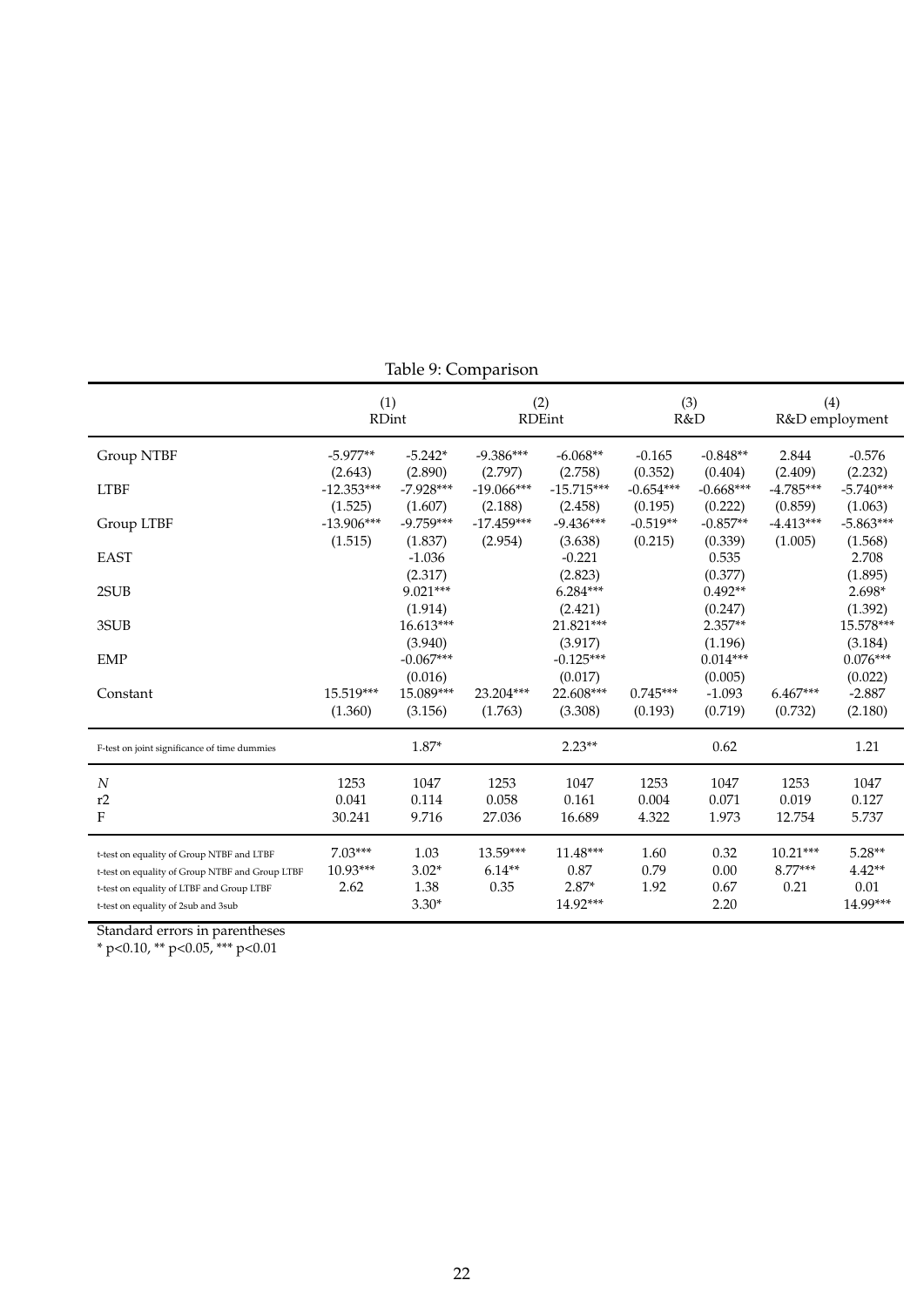Table 9 presents the results of the treatment effect regressions on R&D intensity, R&D employment intensity, R&D expenditures and R&D employment. For each treatment effect, both the basic regression without additional control variables and the extended regression are presented. The table reveals that the differences between high-tech and low-tech small young firms in table 8 are only convincingly prevalent for independent firms. NTBFs always have a higher input additionality than both LTBFs and Group LTBFs, even after including the control variables in the regressions. For Group NTBFs, we initially also find significant differences compared to LTBFs and Group LTBFs for all treatment effects. However, after including the additional control variables in the regression framework, these results change. First, the difference between the subsidy effect on R&D employment intensity of Group NTBFs and Group LTBFs becomes insignificant. In addition, the significant higher increase in R&D intensity that was found for Group NTBFs compared to LTBFs and Group LTBFs after receiving subsidies becomes at most weakly significant.

When focusing solely on low-tech firms, we never find a significant difference between effects of subsidies on independent and group firms. As a consequence, when solely focusing on these lowtech firms, a policy focus on independent small young firms does not seem to be efficient. For hightech small young firms, on the other hand, the differentiation between independent firms and group firms seems to matter, although not for all treatment effects. In the basic regressions, the differences are only significant for the treatment effects on the intensity measures. In the extended regressions, the difference between the R&D expenditures treatment effect also become significant. On the other hand, the significance of the higher increase in R&D intensity for NTBFs as compared to Group NTBFs diminishes to the 10% level after the extra controls are included in the regression. Thus, in the extended regressions, only the subsidy effects on both R&D employment intensity and R&D expenditures are significantly higher for independent NTBFs. The results also reveal that the lower treatment effect that was found on R&D employment for NTBFs as compared to Group NTBFs is insignificant in the basic regression. In addition, as soon as the control variables are included in the regression, this coefficient, though still insignificant, becomes negative. This suggests that Group NTBFs do not make more efficient use of R&D subsidies in terms of R&D employment, as was initialy indicated by the treatment effects.

In general, the above findings suggest that, while policy mostly targets small young independent firms when deciding upon subsidy recipients, it is more important to base this decision in a first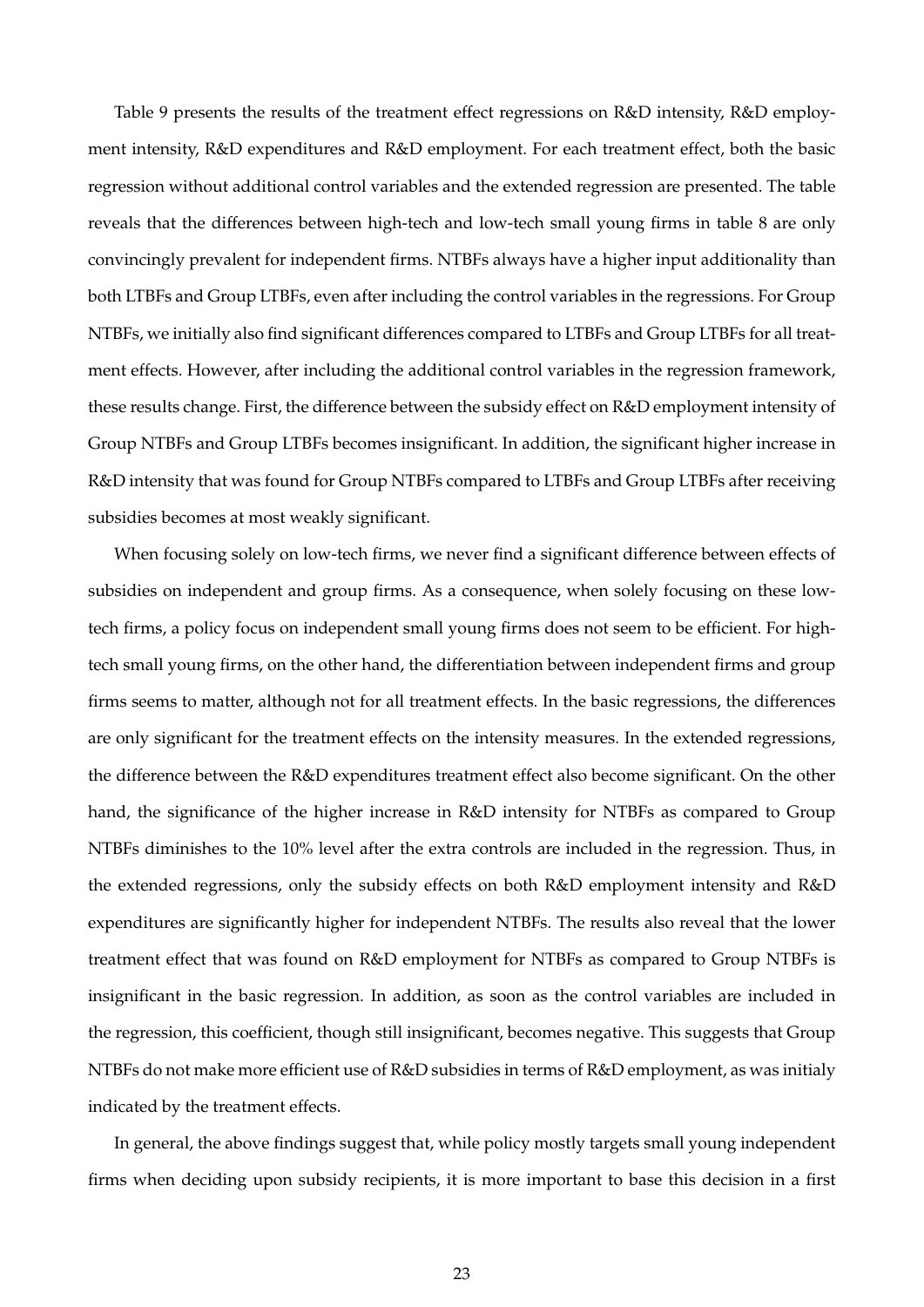stage on sector of activity. Only when the target group is restricted to high-tech firms, it makes sense to distinguish between independent firms and group firms. Indeed, the only type of firm that convincingly makes more efficient use of subsidies, both in terms of R&D expenditures and in terms of R&D employment are NTBFs.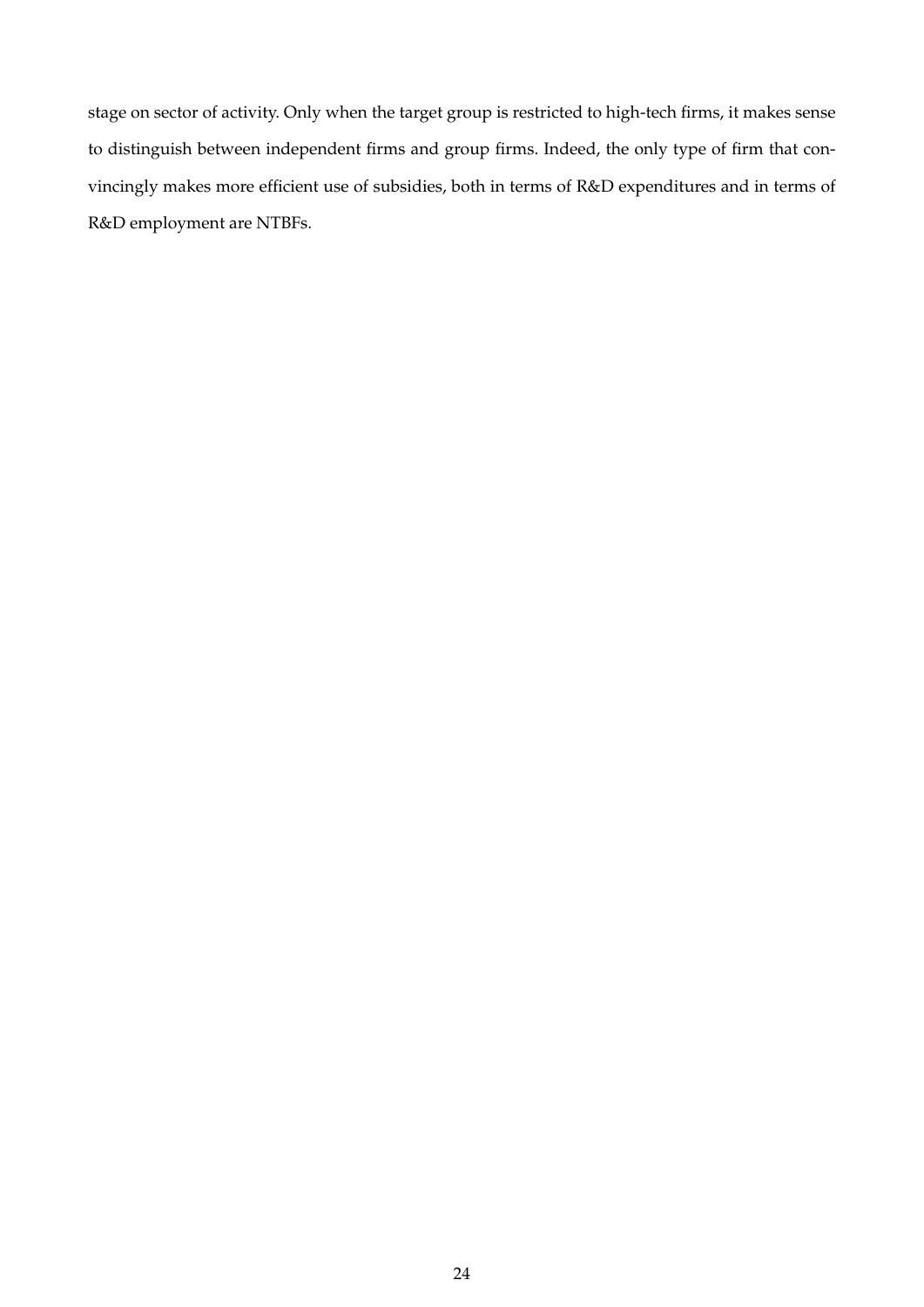## **5 conclusion**

Governments acknowledge the fact that small young firms are in need of R&D subsidies. However, in light of the 'Europe 2020' strategy, they increasingly focus on 'less and better' state aid, thereby trying to target small young firms that will most efficiently make use of their grants. While governments already actively target young, small independent firms and increasingly acknowledge the importance of sectoral differentiation, there is no decisive evaluation yet on the true importance of letting these factors have an influence on subsidy receipt of small young firms. As a consequence, in this study, we compare the effect of innovation subsidies on New Technology Based Firms (NTBF), Low Technology Based Firms (LTBFs) and their group counterparts, in Germany. NTBFs are small young independent high-tech firms, while LTBFs are small young independent firms active in lowtech sectors. We denote their group counterparts by Group NTBFs and Group LTBFs. We question and compare the input additionality effects on each of this firm types by estimating the effect of subsidies on R&D intensity, R&D expenditures, R&D employment intensity and R&D employment numbers.

In order to evaluate the impact of innovation subsidies on NTBFs, Group NTBFs, LTBFs and Group LTBFs, caliper matching is applied in order to correct for a potential selection bias. In general, our results reveal that full crowding-out with regard to public funding can be rejected for all firm types studied.

Nevertheless, not all treatment effects of the different firm types are equally high. In order to assess the differences in subsidy effects, we compare the treatment effects of the different firm types in a regression framework by regressing the treatment effect on the different firm types and additional control variables. Our results reveal that a pure differentiation based on being independent or not is not the most efficient way of distributing innovation subsidies to small young firms. Instead, in a first stage, the decision on how to distribute R&D subsidies should be based on sector of activity. Only when the target group is restricted to high-tech firms, it makes sense to distinguish between independent firms and group firms. Indeed, the only type of firm that convincingly makes more efficient use of subsidies, both in terms of R&D expenditures and in terms of R&D employment are NTBFs.

For future research, the availability of a balanced panel would be useful in order to introduce a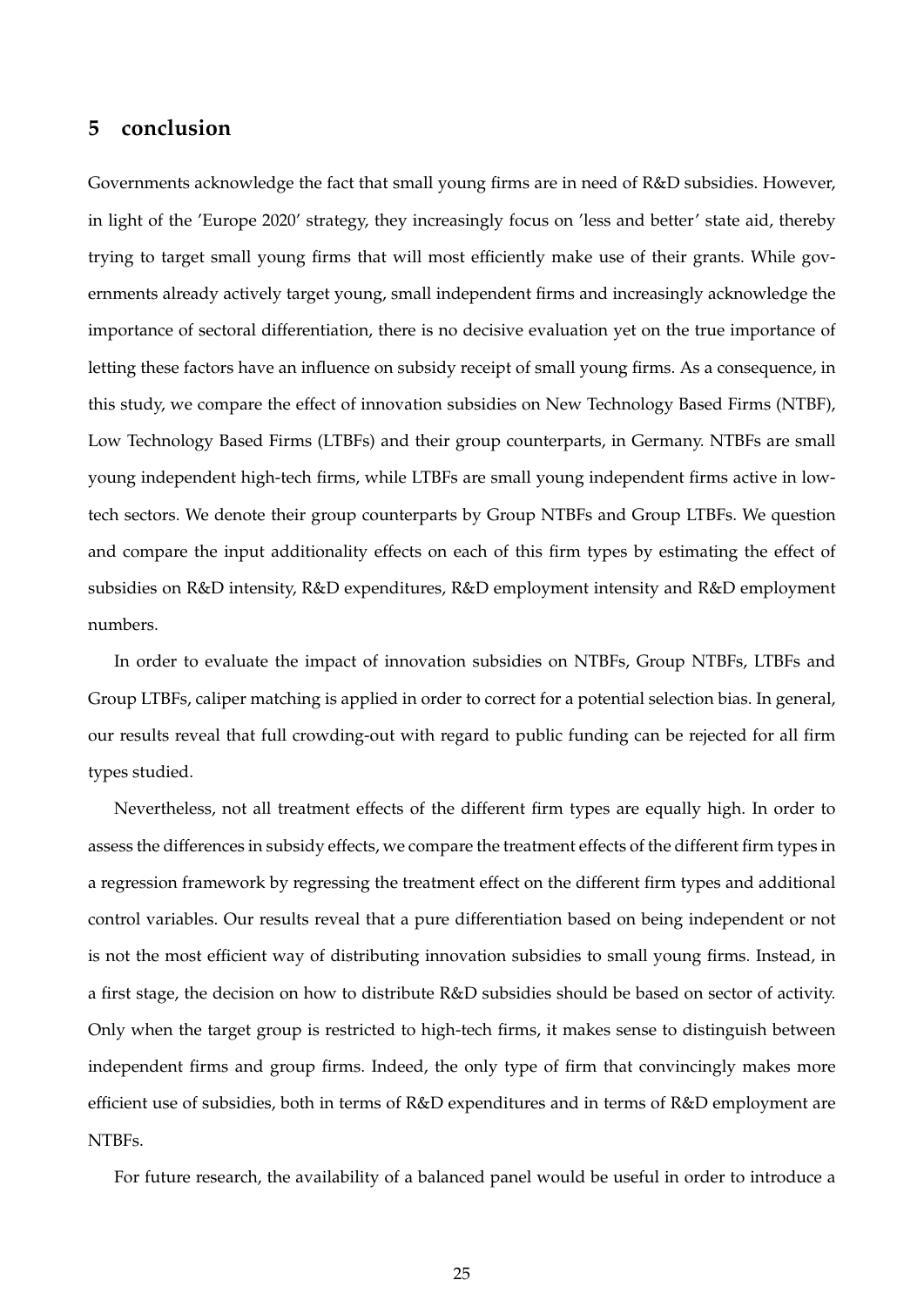time-series dimension into the econometric setup. In addition, we could only assess whether a firm has received a subsidy or not, without being able to assess what the different subsidies for different firms exactly entail. Indeed, although we already have valuable information on the different subsidy sources, we do not know how much aid is actually given to a firm. Introducing this latter aspect in the estimations would be very interesting for further research.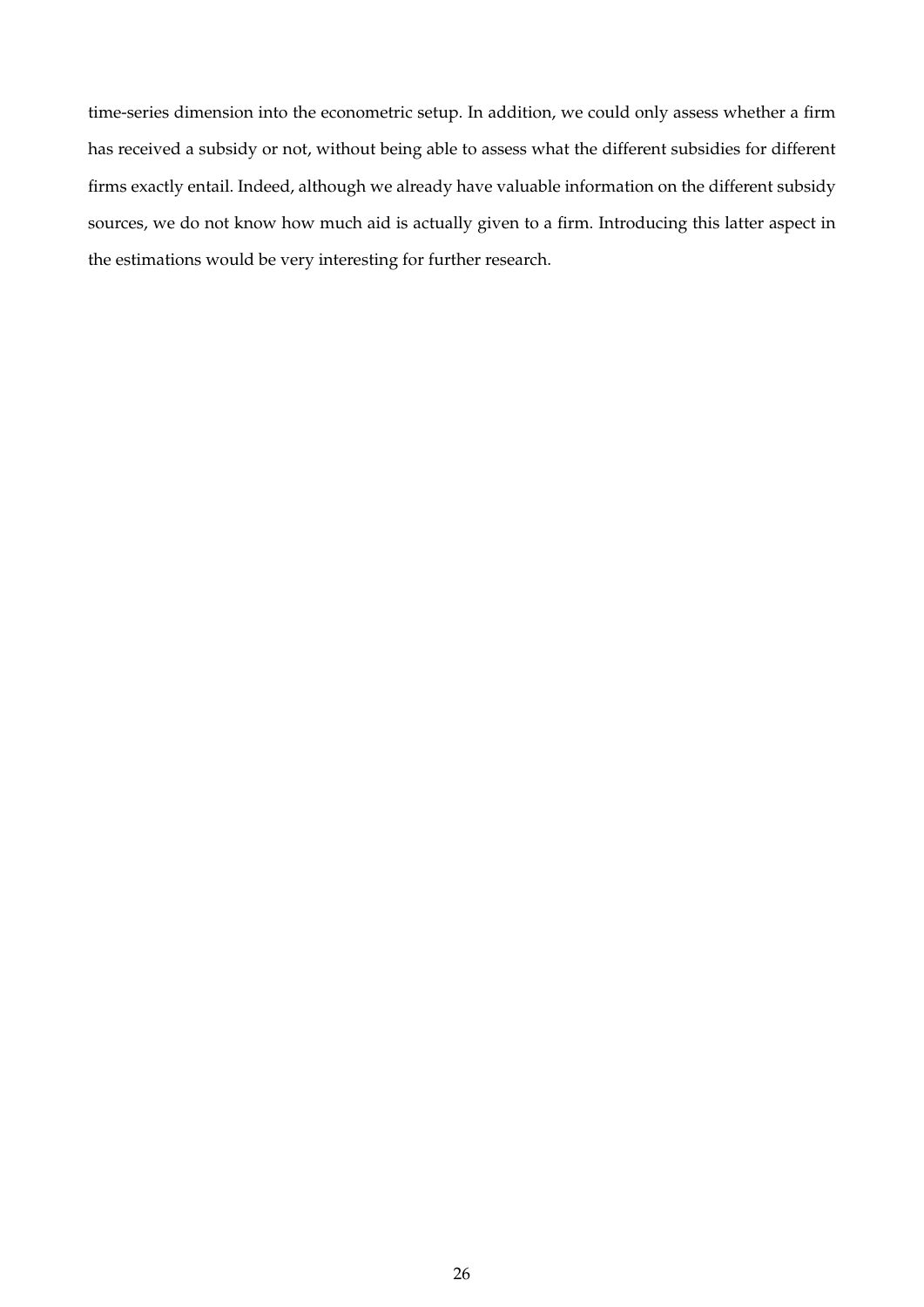## **References**

- Aerts, K. and Czarnitzki, D. (2004), 'Using innovation survey data to evaluate R&D policy: the case of Belgium', *ZEW working paper* **04-55**.
- Aghion, P. and Howitt, P. (1998), 'Capital accumulation and innovation as complementary factors in long-run growth', *Journal of Economic Growth* **3**, 111–130.
- Almus, M. and Czarnitzki, D. (2003), 'The effects of public r&d subsidies on firms' innovation activities: the case of Eastern Germany', *Journal of Business and Economics Statistics* **21**, 226–236.
- Almus, M. and Nerlinger, E. (1999), 'Growth of New Technology Based Firms: which factors matter?', *Small Business Economics* **13**, 141–154.
- Angrist, J. (1998), 'Estimating the labor market impact of voluntary military service using social security data', *Econometrica* **66**, 249–288.
- Arrow, K. (1962), Economic welfare and the allocation of resources for invention, *in* R. Nelson, ed., 'The rate and direction of inventive activity: economic and social factors', Princeton University Press, pp. 609–625.
- Busom, I. (2000), 'An empirical evaluation of the effects of R&D subsidies', *Economics of Innovation and New Technology* **9**, 111–148.
- Cerulli, G. (2010), 'Modelling and measuring the effect of public subsidies on business r&d: A critical review of the econometric literature', *The economic record* .
- Cochran, W. and Rubin, D. (1973), 'Controlling bias in oberservational studies: a review', *Sankhya* **Ser. A 35**, 417–446.
- Colombo, M. G., Giannangeli, S. and Grilli, L. (2008), 'A longitudinal analysis of public financing and the growth of New Technology-based Firms: do firms' age and applicants' evaluation methods matter?', *Unpublished Manuscript* .
- Colombo, M. G. and Grilli, L. (2006), 'Supporting high-tech start-ups: lessons from Italian technology policy', *International Entrepreneurship and Management Journal* **2**, 189–209.
- Colombo, M. G. and Grilli, L. (2010), 'On growth drivers of high-tech start-ups: Exploring the role of founders' human capital and venute capital', *Journal of Business Venturing* **25**(6), 610–626.
- Colombo, M. G., Grilli, L. and Murtinu, S. (2011), 'R&D subsidies and the performance of high-tech start-ups', *Economics Letters* **112**, 97–99.
- Czarnitzki, D. and Hottenrott, H. (2011), 'R&d investment and financing constraints of small and mediumsized firms', *Small Business Economics* **36**, 65–83.
- Czarnitzki, D. and Hussinger, K. (2004), 'The link between R&D subsidies, R&D spending and technological performance', *ZEW working paper* **4-56**.
- Czarnitzki, D. and Licht (2006), 'Additionality of Public R&D Grants in a Transition Economy: the Case of Eastern Germany', *The Economics of Transition* **14**, 101–131.
- Czarnitzki, D. and Lopes Bento, C. (2010), 'Evaluation of public R&D policies: A cross-country comparison', *CEPS/INSTEAD discussion paper* .
- Czarnitzki, D. and Lopes Bento, C. (2011), 'Innovation Subsidies: Does the Funding Source Matter for Innovation Intensity and Performance? Empirical Evidence from Germany', *ZEW discussion paper no 11-053* .
- David, P., Hall, B. and Toole, A. (2000), 'Is public r&d a complement or substitute for private r&d? a review of the econometric evidence', *Research Policy* **29**, 497–529.
- Dehejia, R. and Wahba, S. (1999), 'Causal effects in nonexperimental studies: reevaluating the evaluation of training programs', *Journal of the American Statistical Association* **94**, 1053–1062.
- Dixit, A. K. and Pindyck, R. S. (1994), *Investment under Uncertainty*, Princeton University Press.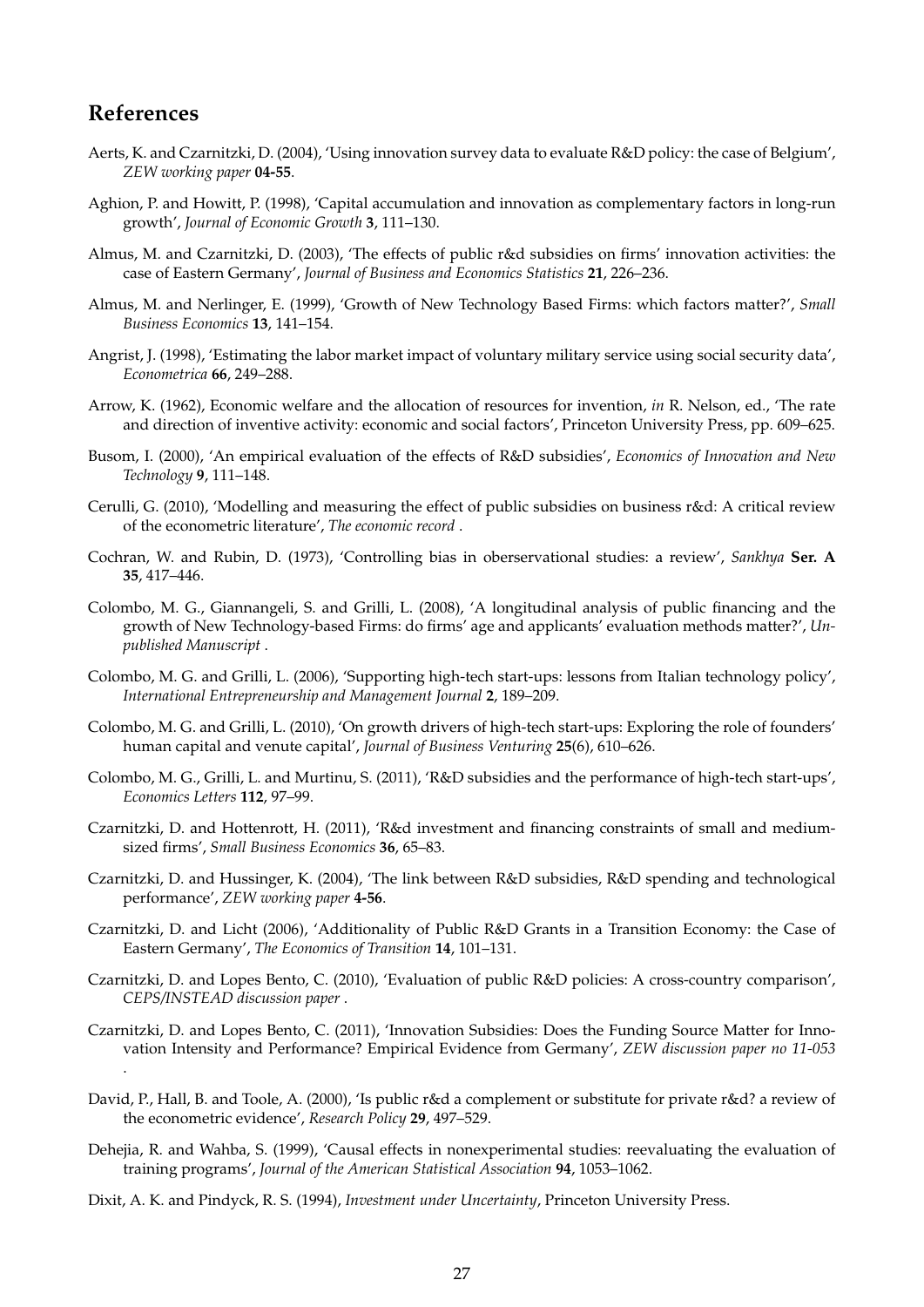- Duguet, E. (2004), 'Are R&D subsidies a substitute or a complement to privately funded R&D? evidence from France using propensity score methods for non experimental data', *Revue d'Economie Politique* **114**, 263– 292.
- EC-DG Research and Innovation (2011), 'State of the innovation union'.
- Geroski, P. and Toker, S. (1996), 'The turnover of market leaders in UK manufacturing industry, 1979-86', *International journal of industrial organization* **14**, 141–158.
- Gonzales, X., Jaumandreu, J. and Pazo (2005), 'Barriers to innovation and subsidy effectiveness', *RAND Journal of Economics* **36**, 930–949.
- Gonzales, X. and Pazo, C. (2008), 'Do public subsidies stimulate private r&d spending?', *Research Policy* **37**, 371– 389.
- Goolsbee, A. (1998), 'Does R&D Policy primarily benefit scientists and engineers?', *American Economic Review* **88**, 298–302.
- Griliches, Z. and Mairesse, J. (1984), Productivity and R&D at the firm level, *in* Z. Griliches, ed., 'R&D, Patents and Productivity', University of Chicago Press: Chicago, IL.
- Grilli, L. and Murtinu, S. (2012), 'Do public subsidies affect the performance of new technology-based firms? the importance of evaluation schemes and agency goals', *Prometheus: Critical Studies in Innovation* **30**, 97– 111.
- Hall, B. (1990), 'The impact of corporate restructuring on industrial research and development', *Brooking Papers on Economic Activity* **1**, 85–136.
- Hall, B. and Lerner, J. (2010), The financing of r&d and innovation, *in* B. Hall and N. Rosenberg, eds, 'Economics of innovation', Elsevier.
- Heckman, J., Ichimura, H., Smith, J. and Todd, P. (1998), 'Characterizing selection bias using experimental data', *Econometrics* **66**, 1017–1098.
- Heckman, J., Ichimura, H. and Todd, P. (1998), 'Matching as an econometric evaluation estimator', *Review of Economic Studies* **65**, 261–294.
- Heckman, J., Lalonde, R. and Smith, J. (1999), The economics and econometrics of active labour market programs, *in* A. Ashenfelter and D. Card, eds, 'Handbook of Labour Economics', Amsterdam.
- Heckman, J., Smith, J. and Clements, N. (1997), 'Making the most out of program evaluations and social experiments: accounting for heterogeneity in program impacts', *Review of Economic Studies* **64**, 487–536.
- Himmelberg, C. and Petersen, B. (1994), 'R&d and internal finance: a panel study of small firms in high-tech sectors', *Review of Economics and Statistics* **76**, 38–51.
- Imbens, G. and Wooldridge, J. (2009), 'Recent developments in the econometrics of program evaluation', *Journal of Economic Literature* **47**, 5–86.
- Jaffe, A. (1986), 'Technological opportunity and spillovers of R&D: evidence from firm's patent, profits, and market value', *American Economic Review* **76**, 984–1001.
- Lach, S. (2002), 'Do r&d subsidies stimulate or displace private r&d? evidence from israel', *Jounal of Industrial Economics* **50**, 369–390.
- Lechner, M. (1999), 'Earnings and employment effects of continuous off-the-job training in East Germany after reunification', *Journal of Business and Economics Statistics* **17**, 74–90.
- Lechner, M. (2000), 'An evaluation of public sector sponsored continuous vocational training in East Germany', *Journal of Human Resources* **35**, 347–375.
- Lechner, M. (2001), Identification and estimation of causal effects of multiple treatments under the Conditional Independence Assumption, *in* M. Lechner and F. Pfeiffer, eds, 'Econometric Evaluatoin of Labour Market Policies', Physica, pp. 43–58.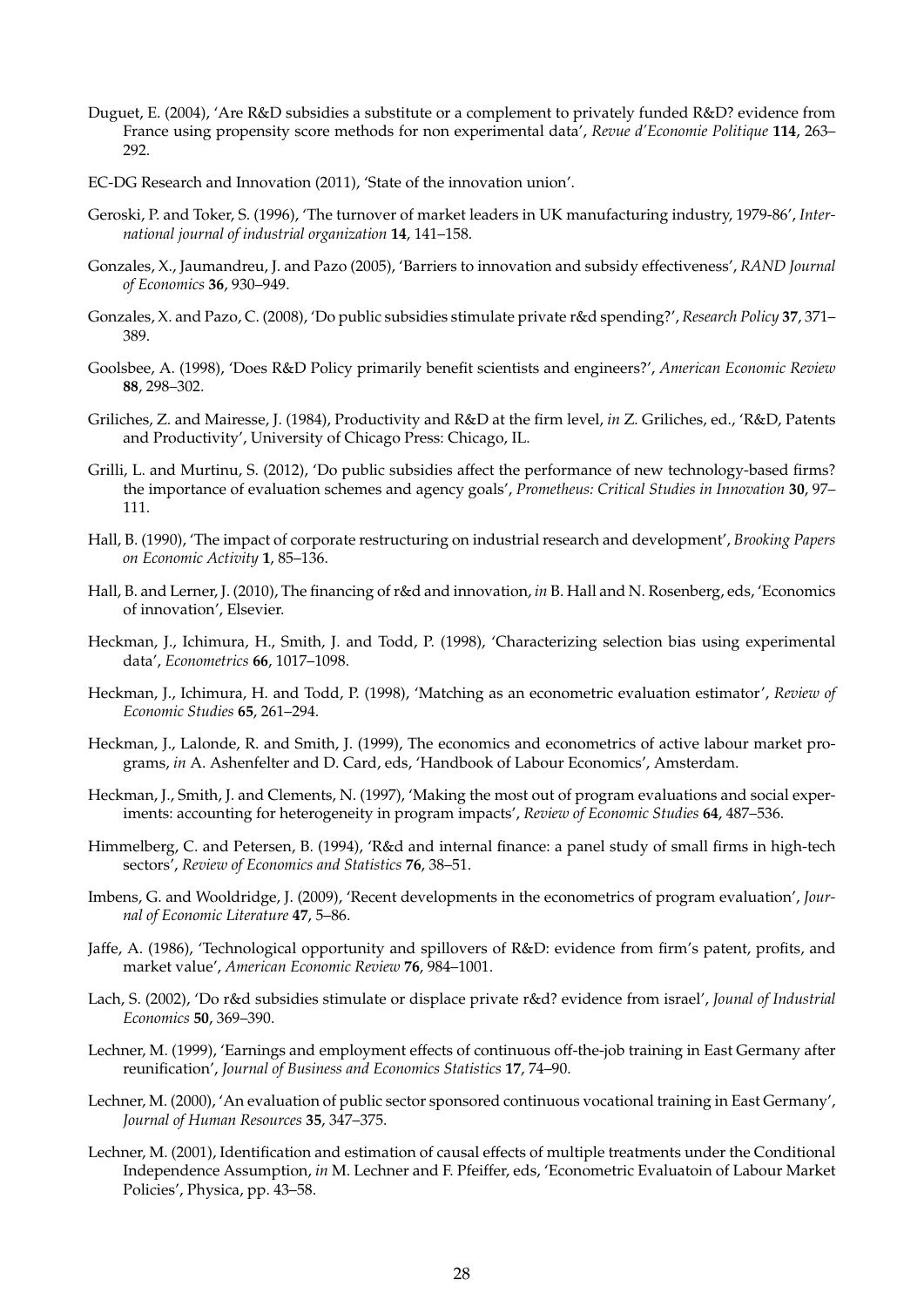- Licht, G. and Nerlinger, E. (1998), 'New technology-based firms in Germany: a survey of the recent evidence', *Research Policy* **26**, 1005–1022.
- Little, A. D. (1977), 'new technology-based firms in the United Kingdom and the Federal Republic of Germany', *A report prepared for the Anglo-German foundation for the study of industrial society, London* .
- Mansfield, E. (1962), 'Entry, gibrat's law, innovation and the growth of firms', *American Economic Review* **52**(5), 1023 – 1051.
- Mansfield, E. (1988), 'Industrial R&D in Japan and the United States: a comparative study', *American Economic Review* **78**, 223–228.
- Moncada, P., Ciupagea, C., Smith, K., Ti<sub> $\xi$ </sub>  $\frac{1}{2}$ bke, A. and Tubbs, M. (2010), 'Does Europe perform too little corporate R&D? a comparison of EU and non-EU corporate R&D performance', *Research Policy* **39**, 523–536.
- Nelson, R. (1959), 'The simple economics of basic scientific research', *Journal of political economy* **49**, 297–306.
- Pindyck, R. (1991), 'Irreversibility, uncertainty, and investment', *journal of economic literature* **29**, 1110–1148.
- Reinkowski, J., Alecke, B., Mitze, T. and Untiedt, G. (2010), 'Effectiveness of pulic R&D subsidies in East Germany: is it a matter of firm size?', *Ruhr economic papers* **204**.
- Romer, P. (1990), 'endogenous technical change', *Journal of political economy* pp. 71–102.
- Rosenbaum, P. and Rubin, D. (1983), 'The central role of the propensity score in observational studies for causal effects', *Biometrika* **70**, 41–55.
- Rubin, D. (1977), 'Assignment to treatment group on the basis of covariate', *Journal of Educational Statistics* **2**, 1–26.
- Scherer, F. (1965), 'Corporate inventive ouput, profits, and growth', *journal of political economy* **73**(3), 290–297.
- Schneider, C. and Veugelers, R. (2010), 'On young highly innovative companies: why they matter and how (not) to policy support them', *industrial and corporate change* **19**(4), 1–39.
- Schumpeter, J. (1942), *Capitalism, Socialism and Democracy*, New York, Harper and Row.
- Stiglitz, J. and Weiss, A. (1981), 'Credit Rationing in Markets with Imperfect Information', *American Economic Review* **71**, 393–410.
- Storey, D. and Tether, B. (1998), 'New technology-based firms in the european union: an introduction', *Research Policy* **26**(9), 933 – 946.
- Veugelers, R. (2008), 'The role of SMEs in innovation in the EU: a case for policy intervention?', *Review of business and economics* **53**(3), 239–262.
- Wallsten, S. (2000), 'The effects of government-industry R&D programs on private R&D: the case of the Small Business Innovation Research Program', *RAND Journal of Economics* **31**, 82–100.